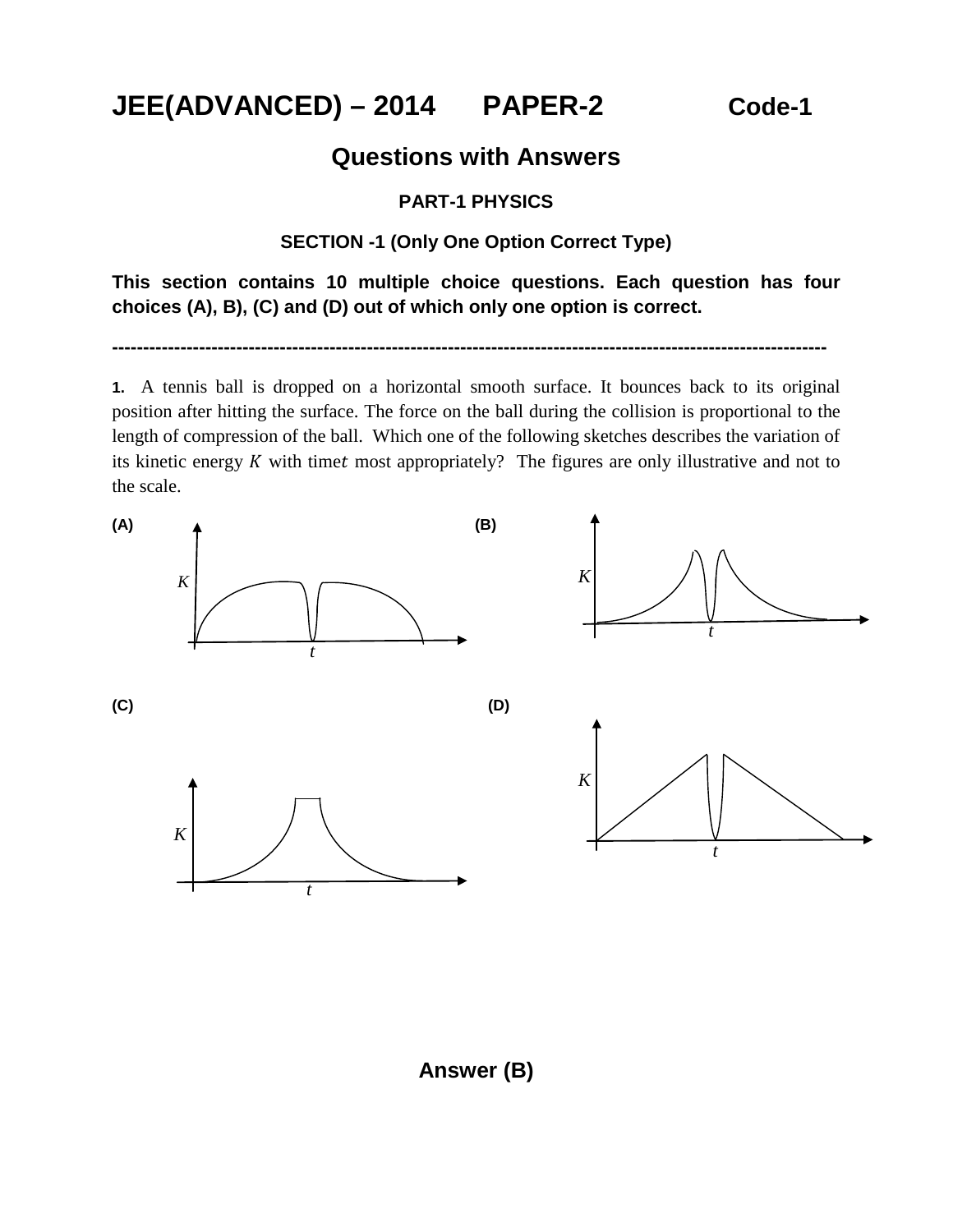**2.** A wire, whichpasses through the hole in a small bead, is bent in the form of quarter of a circle. The wire is fixed vertically on ground as shown in the figure. The bead is released from near the top of the wire and it slides along the wire without friction. As the bead moves from A to B, the force it applies on the wire is



**(A)**always radially outwards.

**(B)**always radially inwards.

**(C)**radially outwards initially and radially inwards later.

**(D)**radially inwards initially and radially outwards later.

### **Answer (D)**

**3.** During an experiment with ametre bridge, the galvanometer shows a null point when the jockey is pressed at 40.0  $cm$  using a standard resistance of 90  $\Omega$ , as shown in the figure. The least count of the scale used in the metre bridge is  $1 \, mm$ . The unknown resistance is

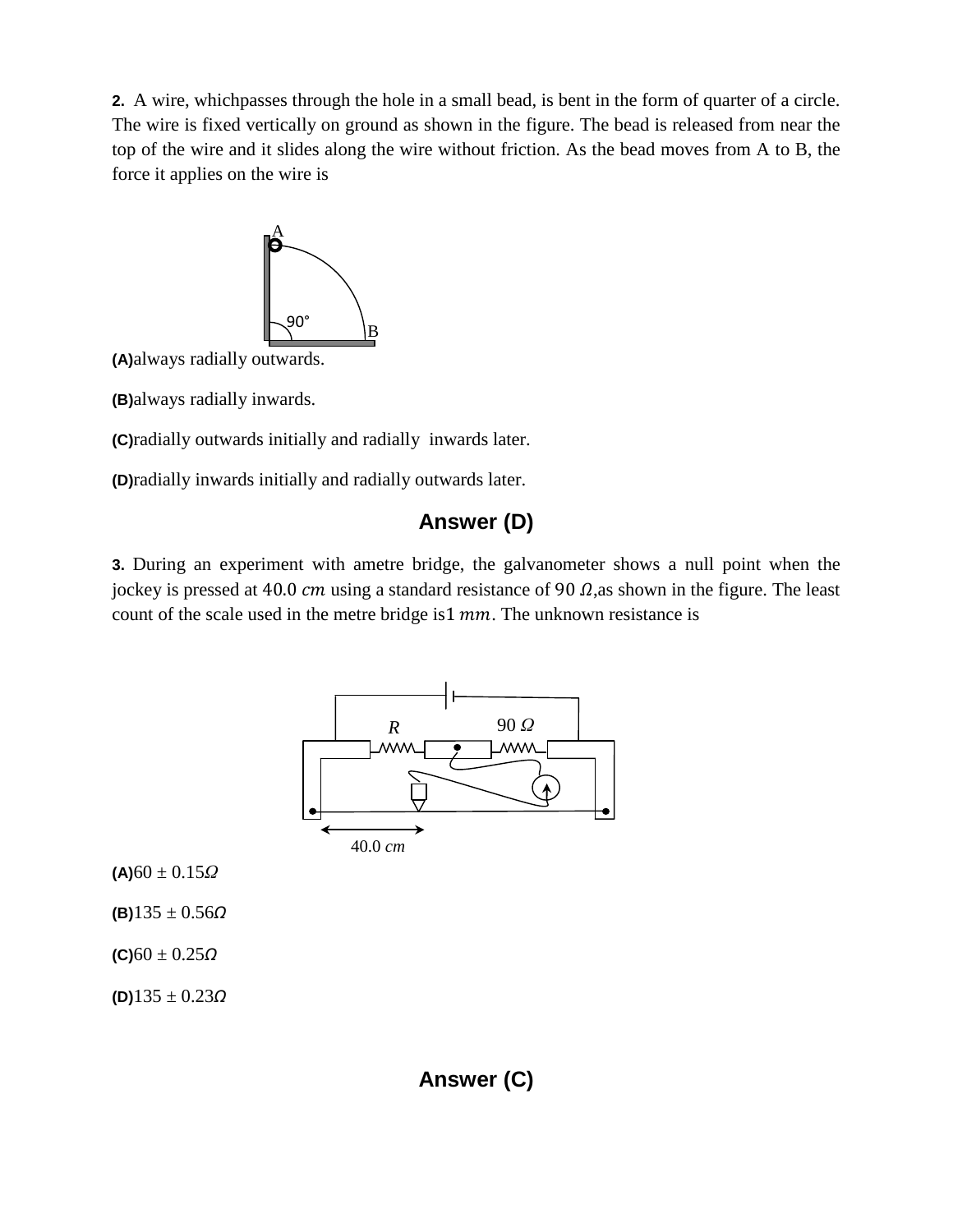**4.** Charges *Q*, 2*Q* and 4*Q* are uniformly distributed in three dielectric solid spheres 1, 2 and 3 of radii *R*/2, *R* and 2*R*, respectively, as shown in figure. If magnitudes of the electric fields at point P at a distance *R* from the center of spheres 1, 2 and 3 are *E*1, *E*<sup>2</sup> and *E*3respectively, then



**Answer (C)**

**5.** A point source *S* is placed at the bottom of a transparent block of height 10 *mm* and refractive index 2.72. It is immersed in a lower refractive index liquid as shown in the figure. It is found that the light emerging from the block to the liquid forms a circular bright spot of diameter 11.54 *mm* on the top of the block. The refractive index of the liquid is



**(A)**1.21

**(B)**1.30

**(C)**1.36

**(D)**1.42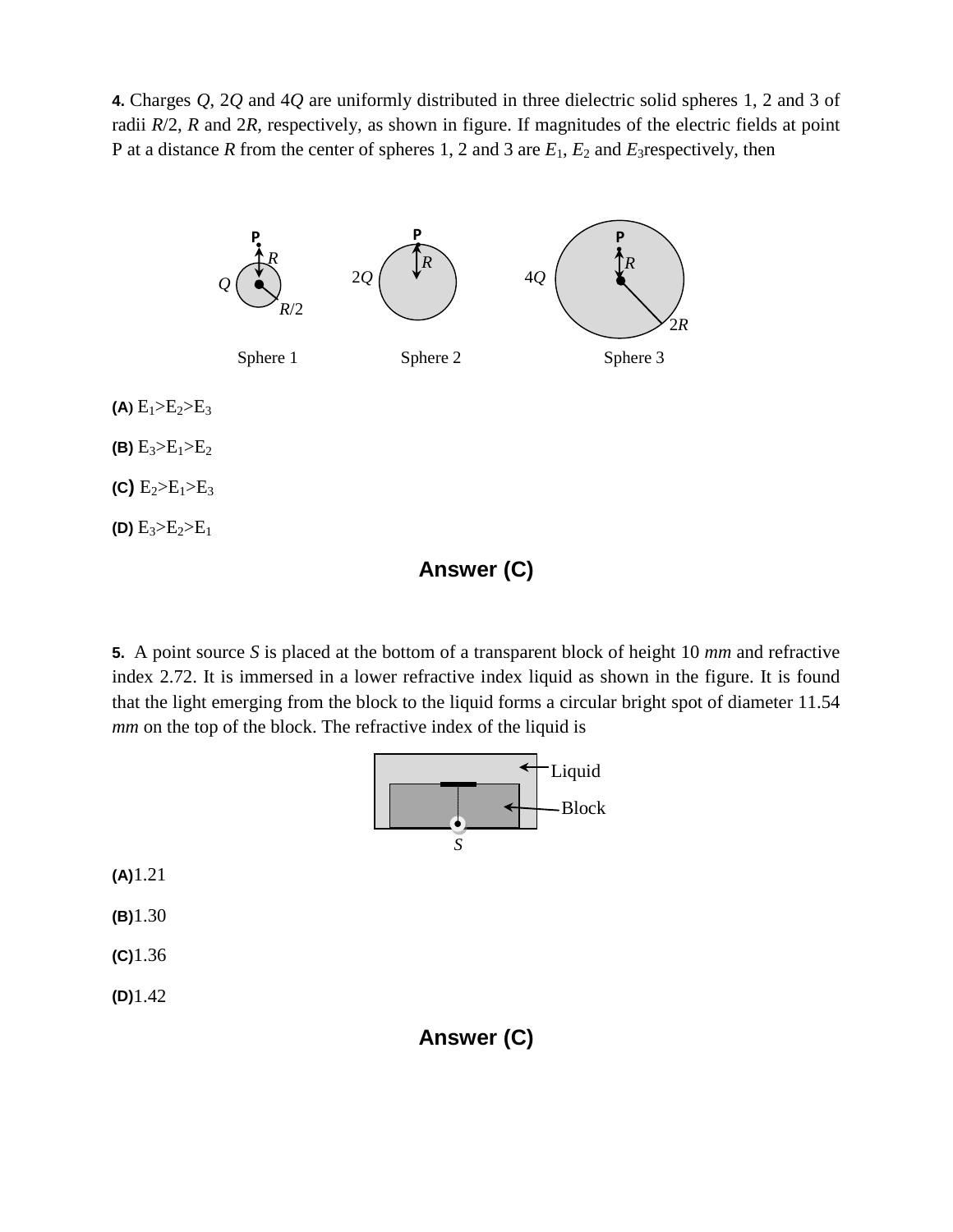**6.** Parallel rays of light of intensity  $I = 912$   $Wm^{-2}$  are incident on a spherical black body kept in surroundings of temperature 300 K. Take Stefan-Boltzmann constant surroundings of temperature 300 *K*. Take Stefan-Boltzmann constant  $\sigma = 5.7 \times 10^{-8} W m^{-2} K^{-4}$  and assume that the energy exchange with the surroundingsis only through radiation. The final steady state temperature of the black body is close to

**(A)** 330 *K*

**(B)** 660 *K*

**(C)** 990 *K*

**(D)** 1550 *K*

# **Answer (A)**

**7.** A metal surface is illuminated by light of two different wavelengths 248*nm* and 310 *nm*. The maximum speeds of the photoelectrons corresponding to these wavelengths  $\text{area}_1$  and *u*<sub>2</sub>, respectively. If the ratio  $u_1: u_2 = 2: 1$  and  $hc = 1240$  *eV nm*, the work function of the metal is nearly

**(A)** 3.7 *eV*

**(B)** 3.2 *eV*

**(C)** 2.8 *eV*

**(D)** 2.5*eV*

# **Answer (A)**

**8.** If  $\lambda_{Cu}$  is the wavelength of  $K_{\alpha}X$ -ray line of copper (atomic number 29) and  $\lambda_{Mo}$  is the wavelength of the  $K_{\alpha}X$ -ray line of molybdenum (atomic number 42), then the ratio  $\lambda_{Cu}/\lambda_{Mo}$  is close to

**(A)** 1.99

**(B)** 2.14

**(C**) 0.50

**(D)** 0.48

### **Answer (B)**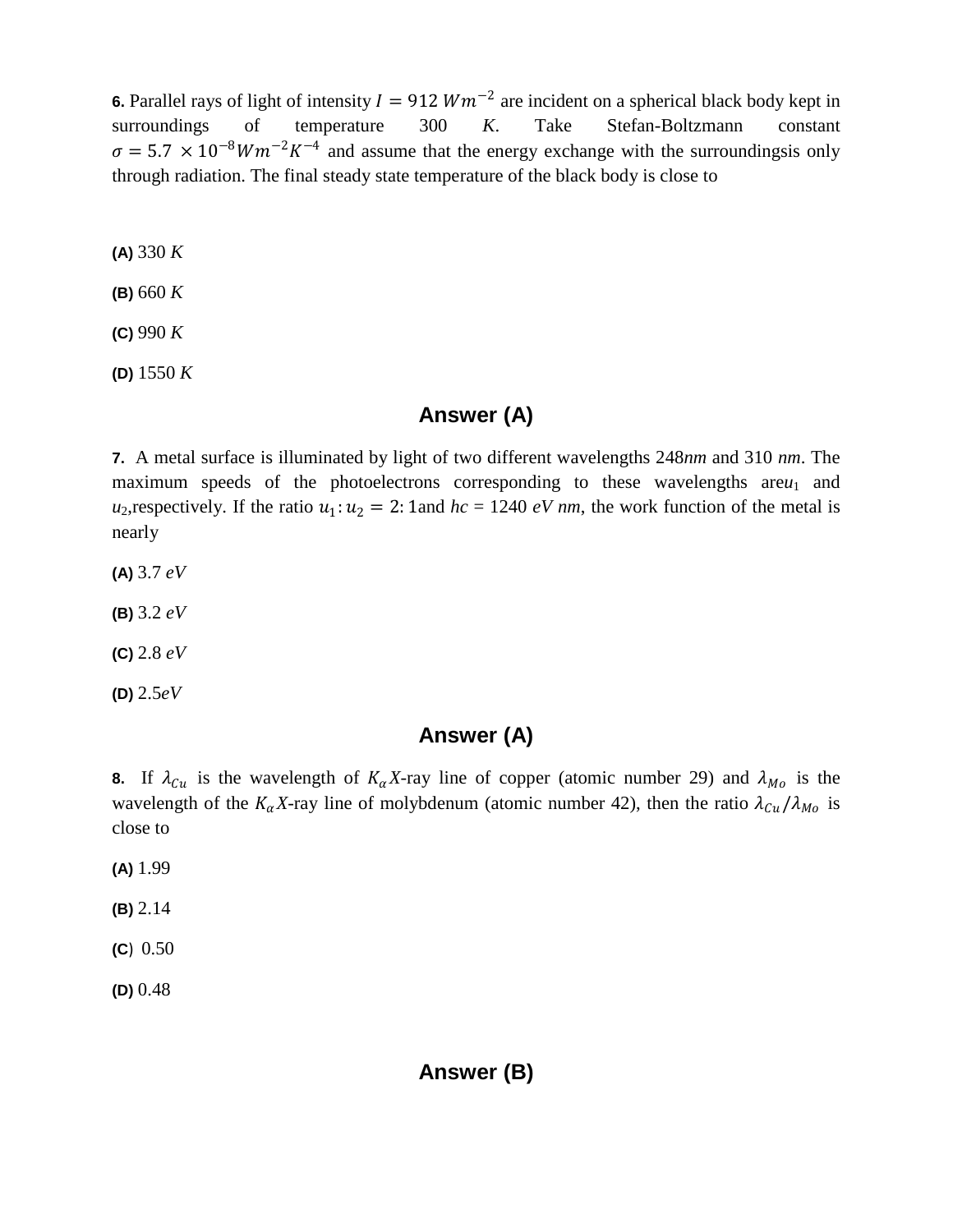**9.** A planet of radius  $R = \frac{1}{10} \times$  (radius of Earth) has the same mass density as Earth. Scientists dig a well of depth $\frac{R}{r}$ 5 on it and lower a wire of the same length and of linear mass density  $10^{-3}kgm^{-1}$  into it. If the wire is not touching anywhere, the force applied at the top of the wire by a person holding it in place is (take the radius of Earth =  $6 \times 10^6 m$  and the acceleration due to gravity on Earth is 10 *ms ̶*<sup>2</sup> )

**(A)** 96 *N*

**(B)** 108 *N*

**(C)** 120 *N*

**(D)** 150 *N*

### **Answer (B)**

10. A glass capillary tube is of the shape of a truncated cone with an apex angle  $\alpha$ so that its two ends have cross sections of different radii. When dipped in water vertically, water rises in it to a height  $h$ , where the radius of its cross section is  $b$ . If the surface tension of water is  $S$ , its density is  $\rho$ , and its contact angle with glass is  $\theta$ , the value of *h* will be (*g* is the acceleration due to gravity)



$$
(A) \frac{2S}{b\rho g} \cos(\theta - \alpha)
$$
  
\n
$$
(B) \frac{2S}{b\rho g} \cos(\theta + \alpha)
$$
  
\n
$$
(C) \frac{2S}{b\rho g} \cos(\theta - \alpha/2)
$$
  
\n
$$
(D) \frac{2S}{b\rho g} \cos(\theta + \alpha/2)
$$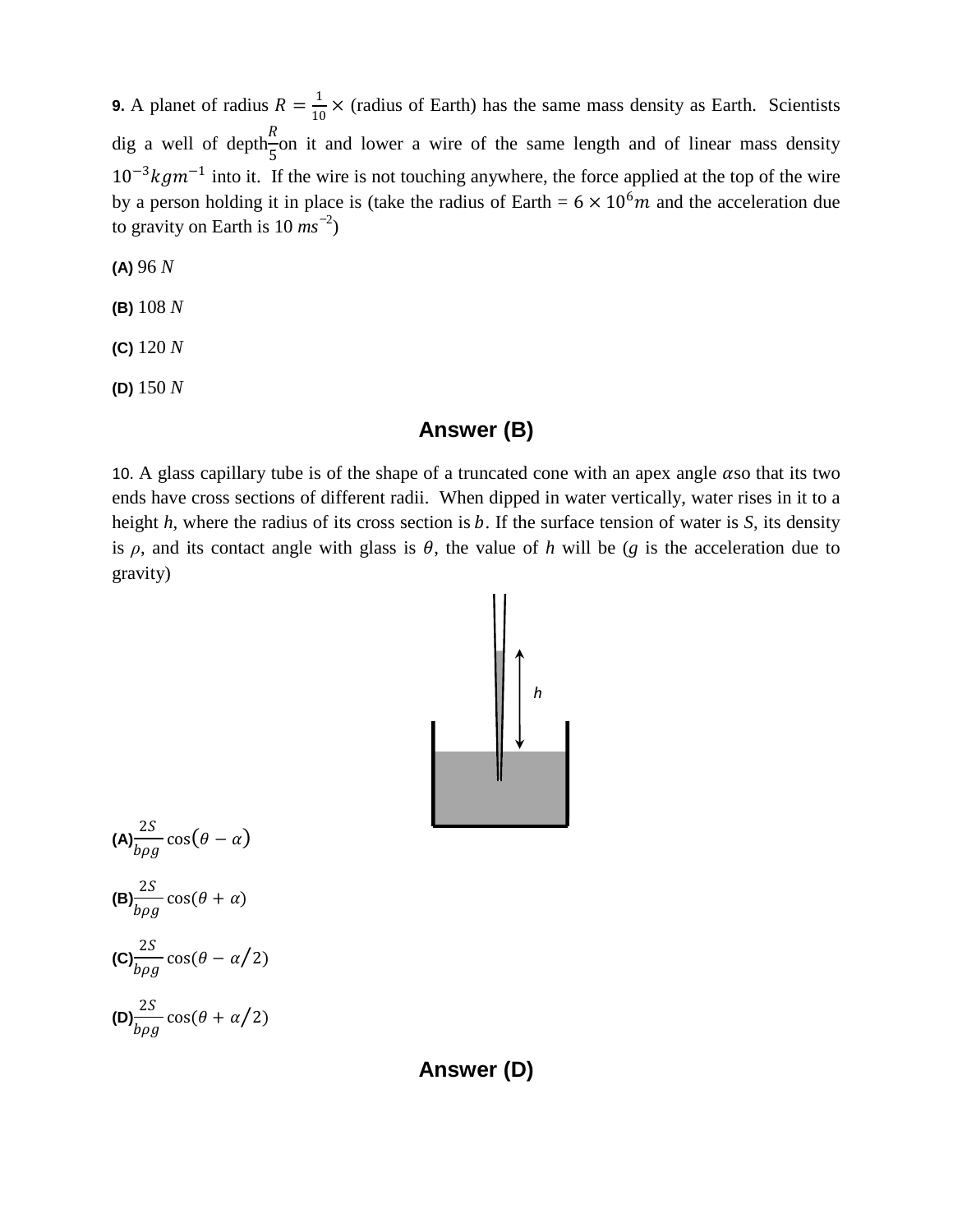#### **Section -2 Comprehension Type**

**This section contains 3 paragraphs each describing theory, experiments, data etc. Six questions relate to the three paragraphs with two questions on each paragraph. Each question has only one correct answer among the four given options (A), (B), (C) and (D).** 

#### **Paragraph For Questions 11 & 12**

In the figure a container is shown to have a movable (without friction) piston on top. The container and the piston are all made of perfectly insulating material allowing no heat transfer between outside and inside the container. The container is divided into two compartments by a rigid partition made of a thermally conducting material that allows slow transfer of heat. The lower compartment of the container is filled with 2 moles of an ideal monatomic gas at 700 *K* and the upper compartment is filled with 2 moles of an ideal diatomic gas at 400 *K*. The heat capacities per mole of an ideal monatomic gas are  $C_V = \frac{3}{2}R$ ,  $C_P = \frac{5}{2}R$ , and those for an ideal diatomic gas are  $C_V = \frac{5}{2}R$ ,  $C_P = \frac{7}{2}R$ .



**11.** Consider the partition to be rigidly fixed so that it does not move. When equilibrium is achieved, the final temperature of the gases will be

**(A)** 550 *K* **(B)** 525 *K* **(C)** 513 *K* **(D)** 490 *K*

**Answer (D)**

**12.** Now consider the partition to be free to move without friction so that the pressure of gases in both compartments is the same. Then total work done by the gases till the time they achieve equilibrium will be

**(A)** 250 *R* **(B)** 200 *R* **(C)**100 *R* **(D)** −100*R*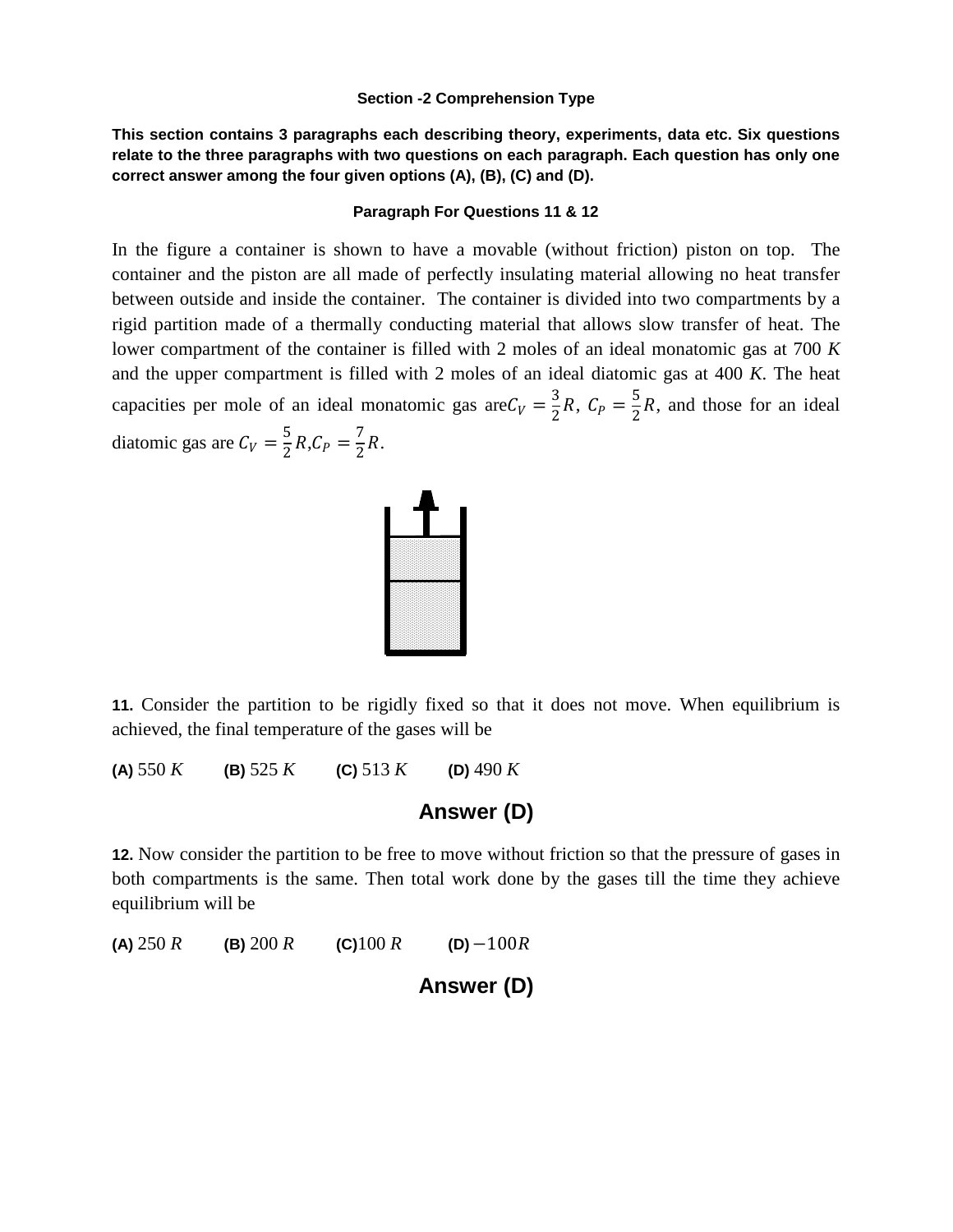#### **Paragraph For Questions 13 & 14**

A spray gun is shown in the figure where a piston pushes air out of a nozzle. A thin tube of uniform cross section is connected to the nozzle. The other end of the tube is in a small liquid container. As the piston pushes air through the nozzle, the liquid from the container rises into the nozzle and is sprayed out. For the spray gun shown, the radii of the piston and the nozzle are 20 *mm* and 1*mm*, respectively. The upper end of the container is open to the atmosphere.



**13.** If the piston is pushed at a speed of 5  $mms^{-1}$ , the air comes out of the nozzle with a speed of



**14.** If the density of air is  $\rho_a$  and that of the liquid  $\rho_f$ , then for a given piston speed the rate (volume per unit time) at which the liquid is sprayed will be proportional to



 $(D)\rho_{\ell}$ 

**Answer (A)**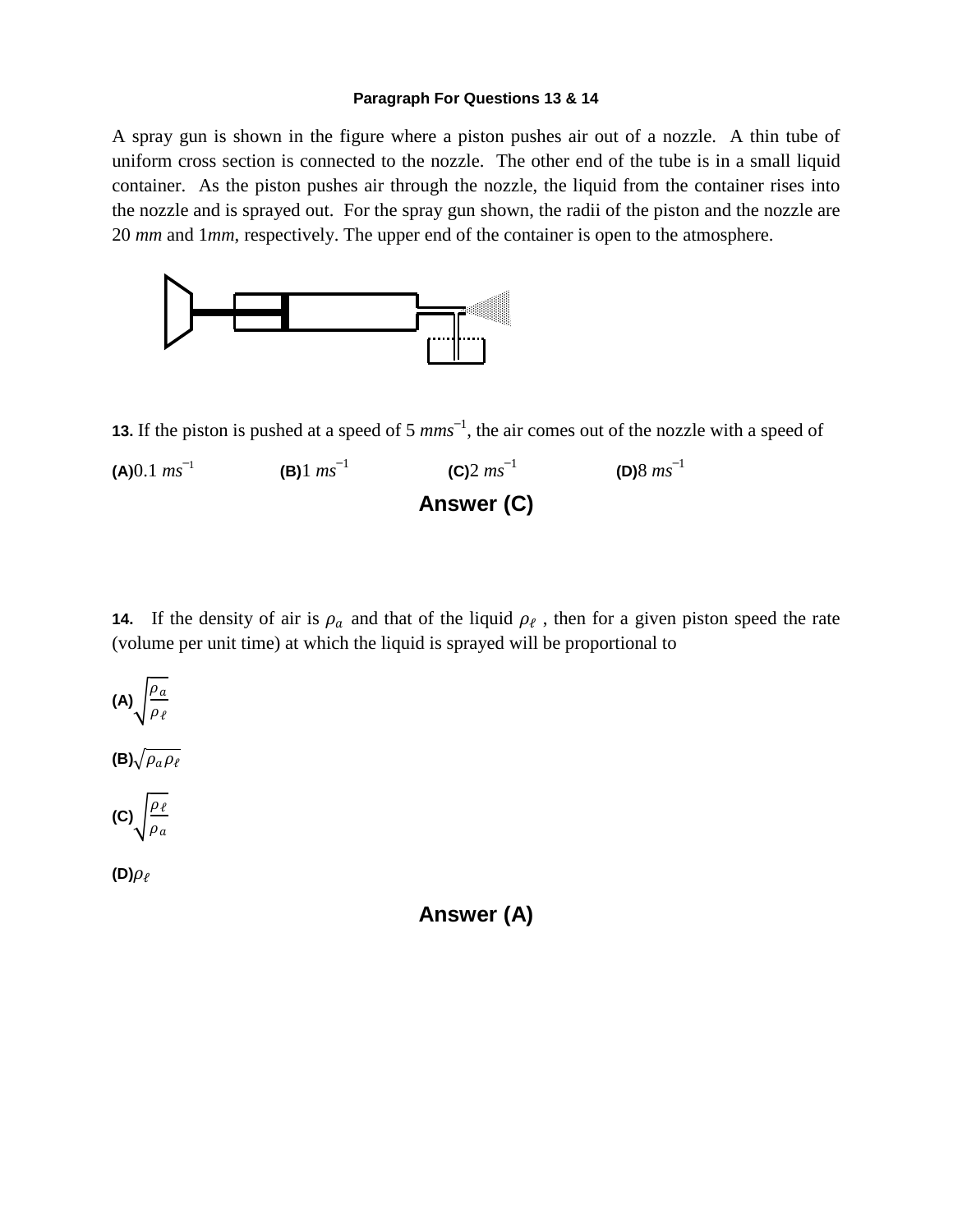The figure shows a circular loop of radius *a* with two long parallel wires (numbered 1 and 2) all in the plane of the paper. The distance of each wire from the centre of the loop is *d*. The loop and the wires are carrying the same current*I*. The current in the loop is in the counterclockwise direction if seen from above.



**15.** When *d*≈*a* but wires are not touching the loop, it is found that the net magnetic field on the axis of the loop is zero at a height *h* above the loop. In that case

**(A)**current in wire 1 and wire 2 is the direction PQ and RS, respectively and  $h \approx a$ 

**(B)** current in wire 1 and wire 2 is the direction PQ and SR, respectively and  $h \approx a$ 

**(C)**current in wire 1 and wire 2 is the direction PQ and SR, respectively and  $h \approx 1.2a$ 

**(D)**current in wire 1 and wire 2 is the direction PQ and RS, respectively and  $h \approx 1.2a$ 

### **Answer (C)**

**16.** Consider  $d \gg a$ , and the loop is rotated about its diameter parallel to the wires by 30° from the position shown in the figure. If the currents in the wires are in the opposite directions, the torque on the loop at its new position will be (assume that the net field due to the wires is constant over the loop)

(A) 
$$
\frac{\mu_0 I^2 a^2}{d}
$$
 (B)  $\frac{\mu_0 I^2 a^2}{2d}$  (C)  $\frac{\sqrt{3}\mu_0 I^2 a^2}{d}$  (D)  $\frac{\sqrt{3}\mu_0 I^2 a^2}{2d}$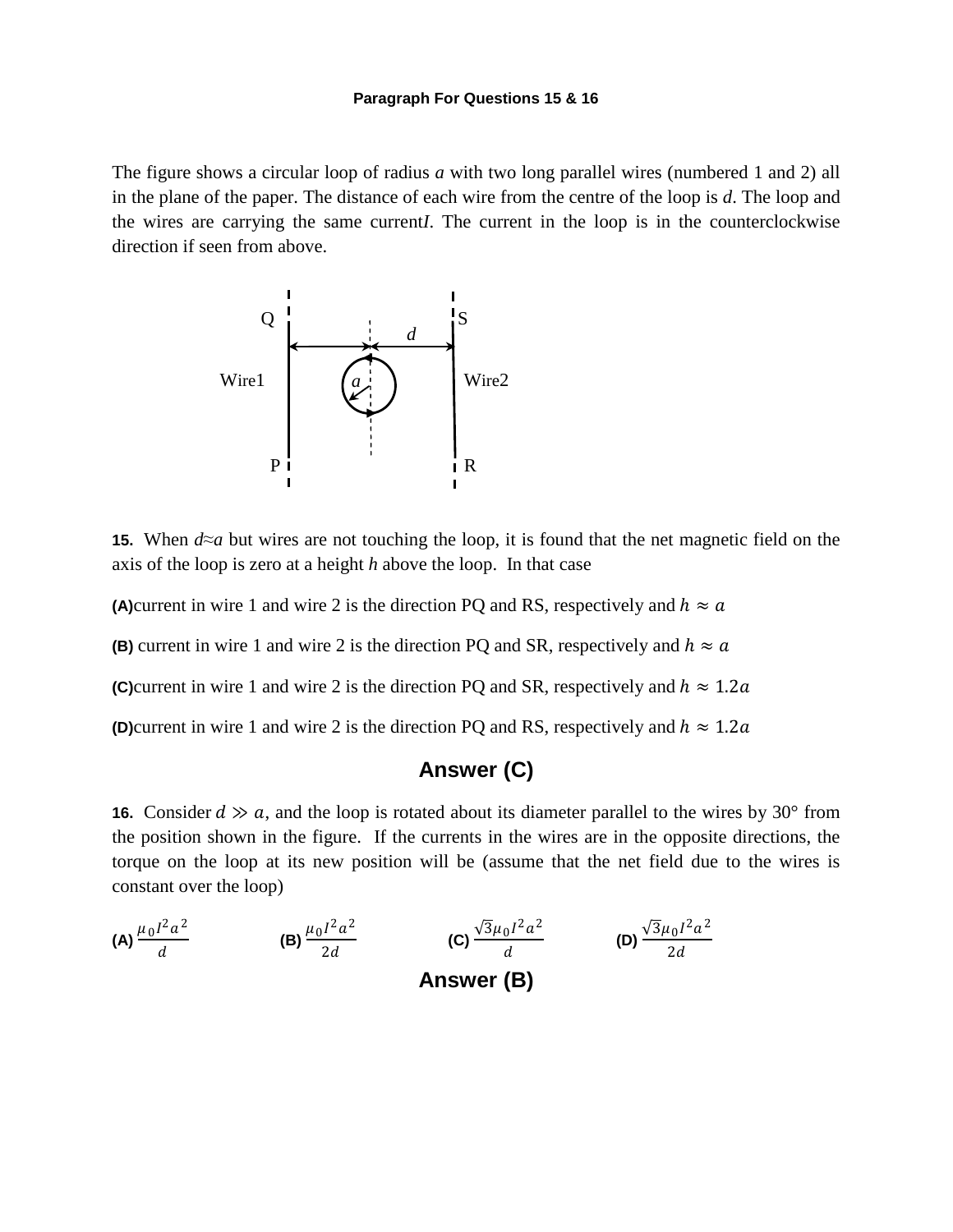#### **Section – 3 (Matching List Type)**

**This section contains four questions, each having two matching lists. Choices for the correct combination of elements from List-I and List-II are given as options (A), (B), (C) and (D), out of which one is correct.**

**17.** Four charges  $Q_1$ ,  $Q_2$ ,  $Q_3$  and  $Q_4$  of same magnitude are fixed along the *x* axis at  $x = -2a$ , −a, +a and +2a, respectively. A positive charge q is placed on the positive *y* axis at a distance  $b > 0$ . Four options of the signs of these charges are given in List I. The direction of the forces on the charge *q* is given in List II. Match List I with List II and select the correct answer using the code given below the lists.



**(B)** P-4, Q-2, R-3, S-1

**(C)** P-3, Q-1, R-2, S-4

**(D)** P-4, Q-2, R-1, S-3

**Answer (A)**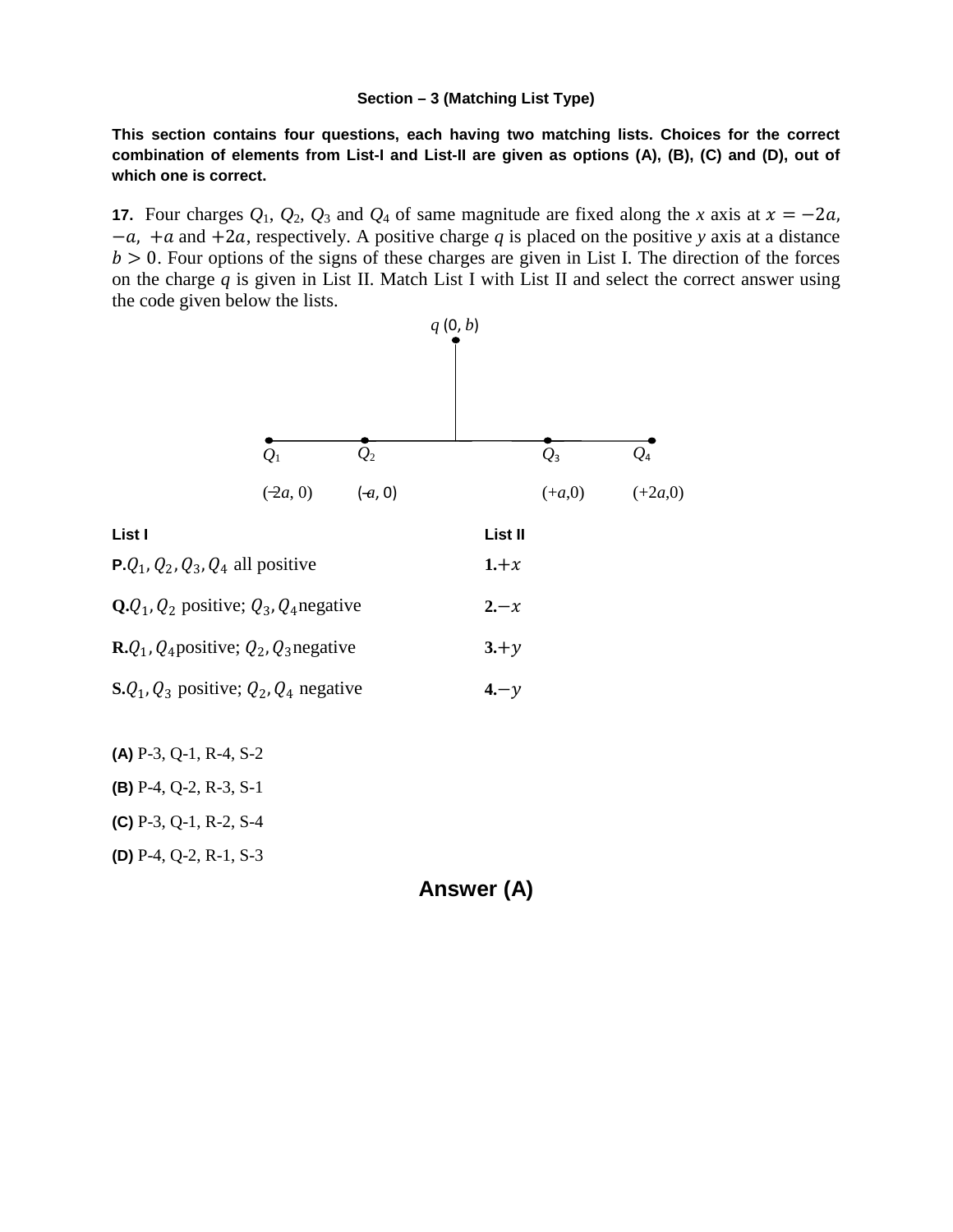**18.** Four combinations of two thin lenses are given in List I. The radius of curvature of all curved surfaces is *r* and the refractive index of all the lenses is 1.5. Match lens combinations in List I with their focal length in List II and select the correct answer using the code given below the lists.

| List I                            | List II |
|-----------------------------------|---------|
| Ρ.                                | 1.2r    |
| Q.                                | 2.r/2   |
| R.                                | $3-r$   |
| S.                                | 4. $r$  |
| <b>Choices:</b>                   |         |
| (A) $P-1$ , Q-2, R-3, S-4         |         |
| (B) $P-2$ , $Q-4$ , $R-3$ , $S-1$ |         |
| (C) $P-4$ , $Q-1$ , $R-2$ , $S-3$ |         |
| (D) $P-2$ , $Q-1$ , $R-3$ , $S-4$ |         |

**Answer (B)**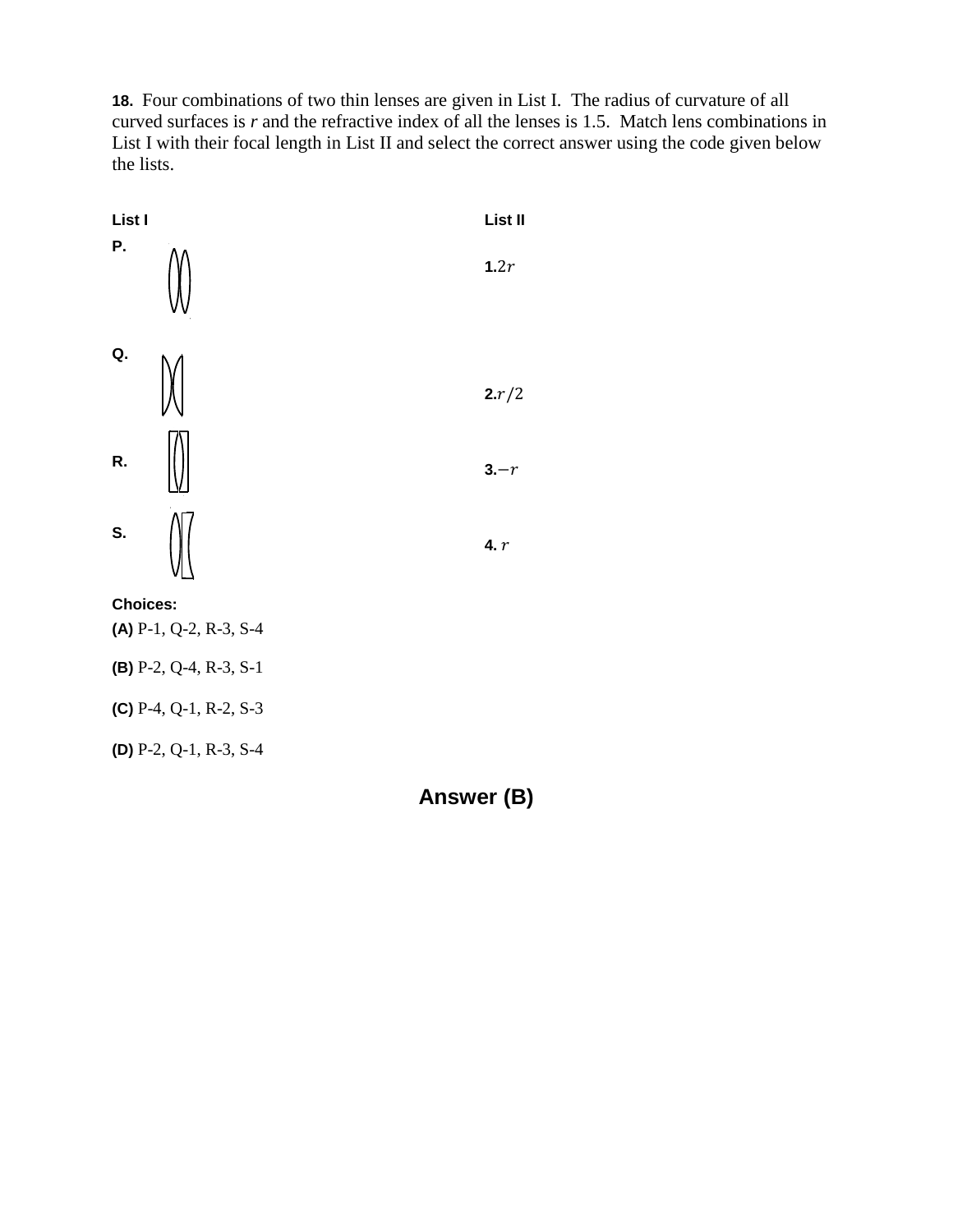**19.** A block of mass  $m_1 = 1$  *kg* another mass  $m_2 = 2$  *kg*, are placed together (see figure) on an inclined plane with angle of inclination  $\theta$ . Various values of  $\theta$  are given in List I. The coefficient of friction between the block  $m_1$  and the plane is always zero. The coefficient of static and dynamic friction between the block  $m_2$  and the plane are equal to  $\mu = 0.3$ . In List II expressions for the friction on block  $m_2$  are given. Match the correct expression of the friction in List II with the angles given in List I, and choose the correct option. The acceleration due to gravity is denoted by *g*.

**[Useful information :**tan(5.5<sup>o</sup>)  $\approx$  0.1; tan(11.5<sup>o</sup>)  $\approx$  0.2; tan(16.5<sup>o</sup>)  $\approx$  0.3]



| List I                           |                                    |
|----------------------------------|------------------------------------|
| <b>P.</b> $\theta = 5^{\circ}$   | List II<br>1. $m_2$ g sin $\theta$ |
| $\mathbf{Q}.\theta = 10^{\circ}$ | $2(m_1 + m_2)g \sin\theta$         |
| $\mathbf{R}.\theta = 15^{\circ}$ | $3. \mu m_2 g \cos\theta$          |
| $S.\theta = 20^{\circ}$          | $4.\mu(m_1 + m_2)g\cos\theta$      |
| <b>Choices:</b>                  |                                    |

**(A)** P-1, Q-1, R-1, S-3 **(B)** P-2, Q-2, R-2, S-3 **(C)** P-2, Q-2, R-2, S-4 **(D)** P-2, Q-2, R-3, S-3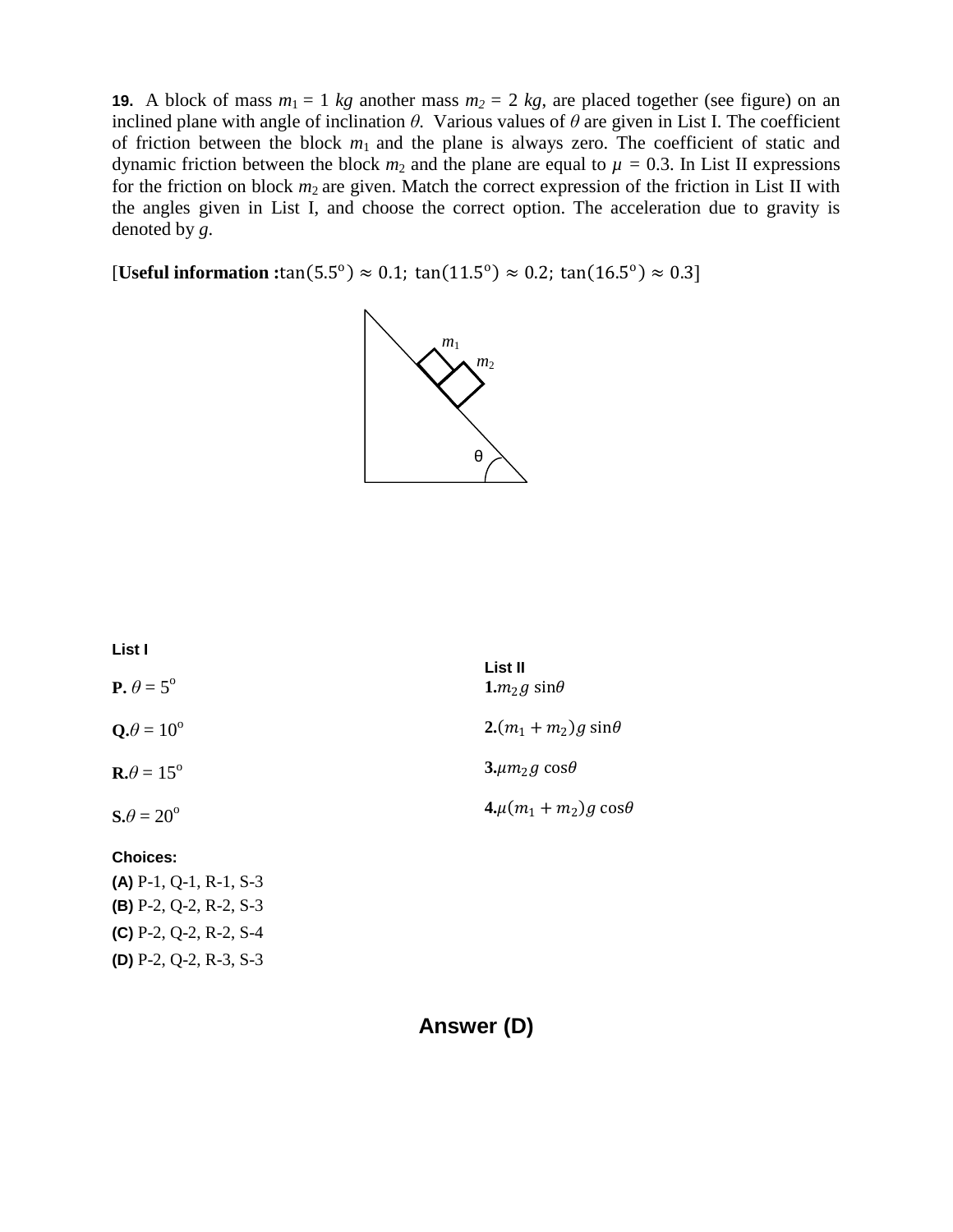**20.** A person in a lift is holding a water jar, which has a small hole at the lower end of its side. When the lift is at rest, the water jet coming out of the hole hits the floor of the lift at a distance of 1.2 *m* from the person. In the following, state of the lift's motion is given in List I and the distance where the water jet hits the floor of the lift is given in List II. Match the statements from List I with those in List II and select the correct answer using the code given below the list.

| List I                                                                                                           | List II                          |
|------------------------------------------------------------------------------------------------------------------|----------------------------------|
| <b>P.</b> Lift is accelerating vertically up.                                                                    | 1. $d = 1.2 m$                   |
| <b>Q.</b> Lift is accelerating vertically down with an<br>acceleration less than the gravitational acceleration. | 2. $d > 1.2 m$                   |
| <b>R.</b> Lift is moving vertically up with constant speed.                                                      | 3. $d < 1.2 m$                   |
| <b>S.</b> Lift is falling freely.                                                                                | 4. No water leaks out of the jar |
| $(A)$ P-2 Q-3 R-2 S-4                                                                                            |                                  |
| $(B)$ P-2 Q -3 R-1 S-4                                                                                           |                                  |
| $(C)P-1Q-1R-1S-4$                                                                                                |                                  |
| $(D)P-2Q-3R-1S-1$                                                                                                |                                  |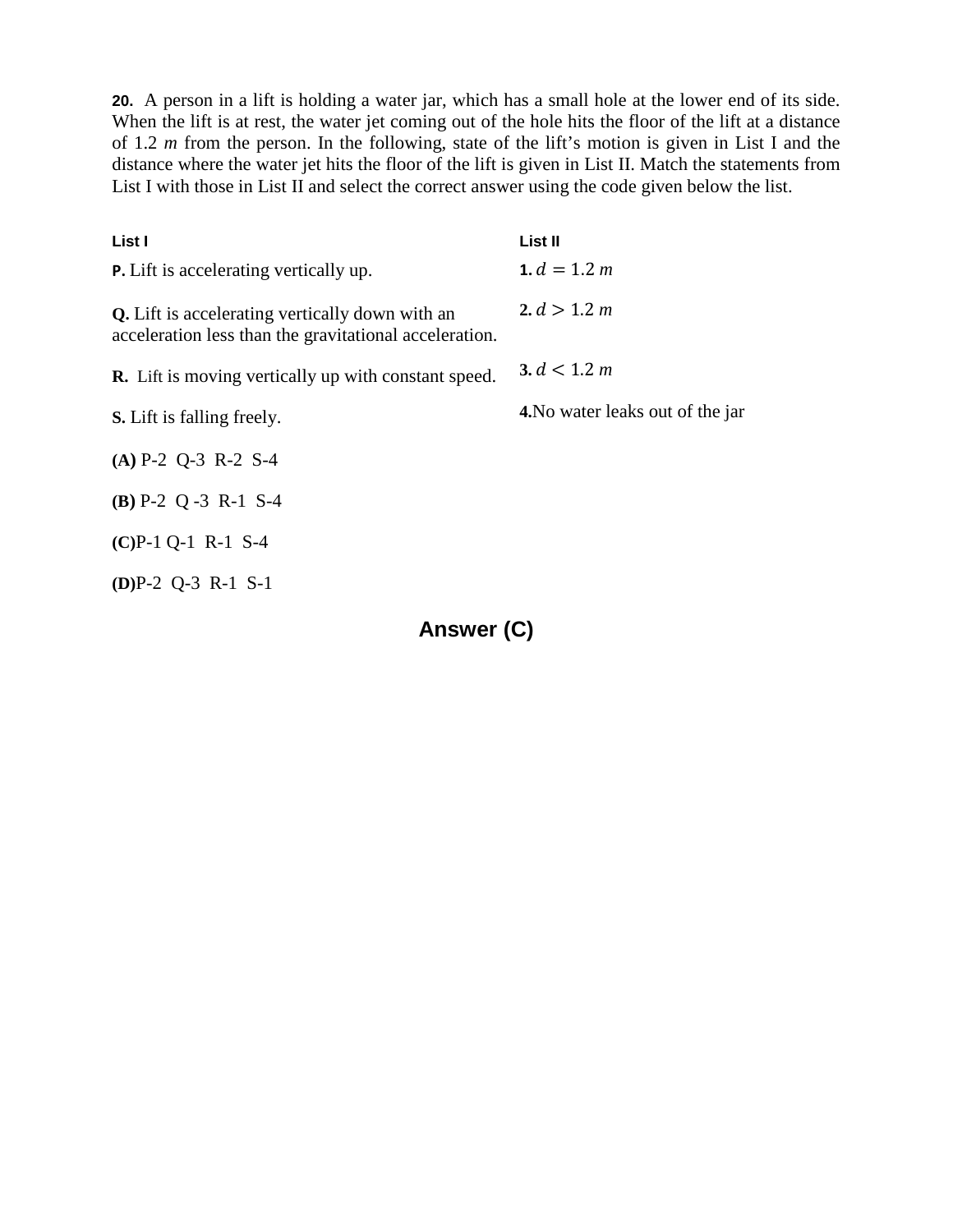### **PART-2 CHEMISTRY**

### **SECTION -1 (Only One Option Correct Type)**

**This section contains 10 multiple choice questions. Each question has four choices (A), B), (C) and (D) out of which only one option is correct.**

**-------------------------------------------------------------------------------------------------------------------**

**21.** The acidic hydrolysis of ether (**X**) shown below is fastest when



- **(A)** one phenyl group is replaced by a methyl group.
- **(B)** one phenyl group is replaced by a *para*-methoxyphenyl group.
- **(C)** two phenyl groups are replaced by two *para*-methoxyphenyl groups.
- **(D)** no structural change is made to **X**.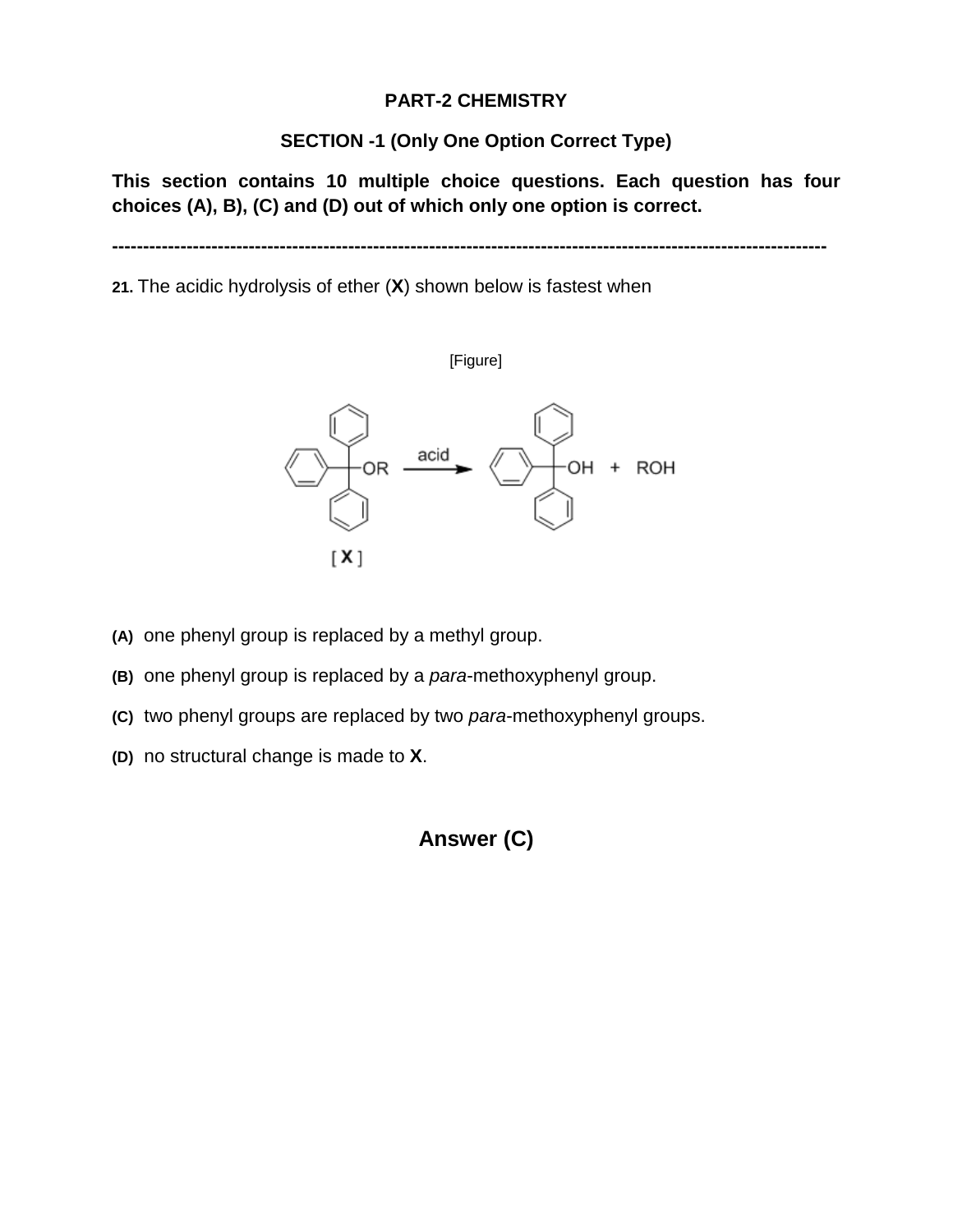**22.** Isomers of hexane, based on their branching, can be divided into three distinct classes as shown in the figure.

# **[Figure]**



The correct order of their boiling point is

- **(A) I > II > III**
- **(B) III > II > I**
- **(C) II > III > I**
- $(I)$   $III > I > II$

## **Answer (B)**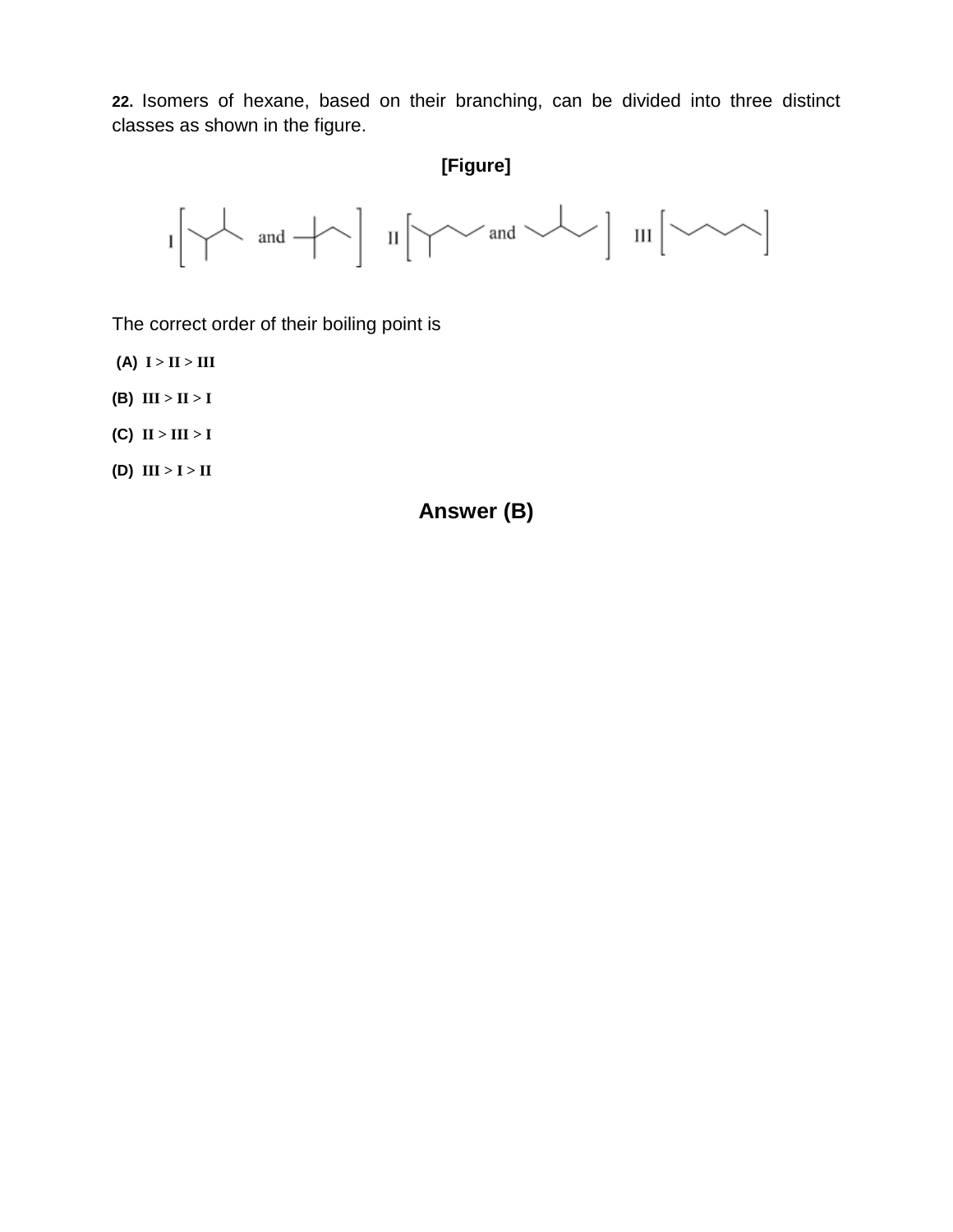### **23.** The major product in the following reaction is



- **(B)** reducing agent, reducing agent
- **(C)** oxidising agent, oxidising agent
- **(D)** oxidising agent, reducing agent

# **Answer (A)**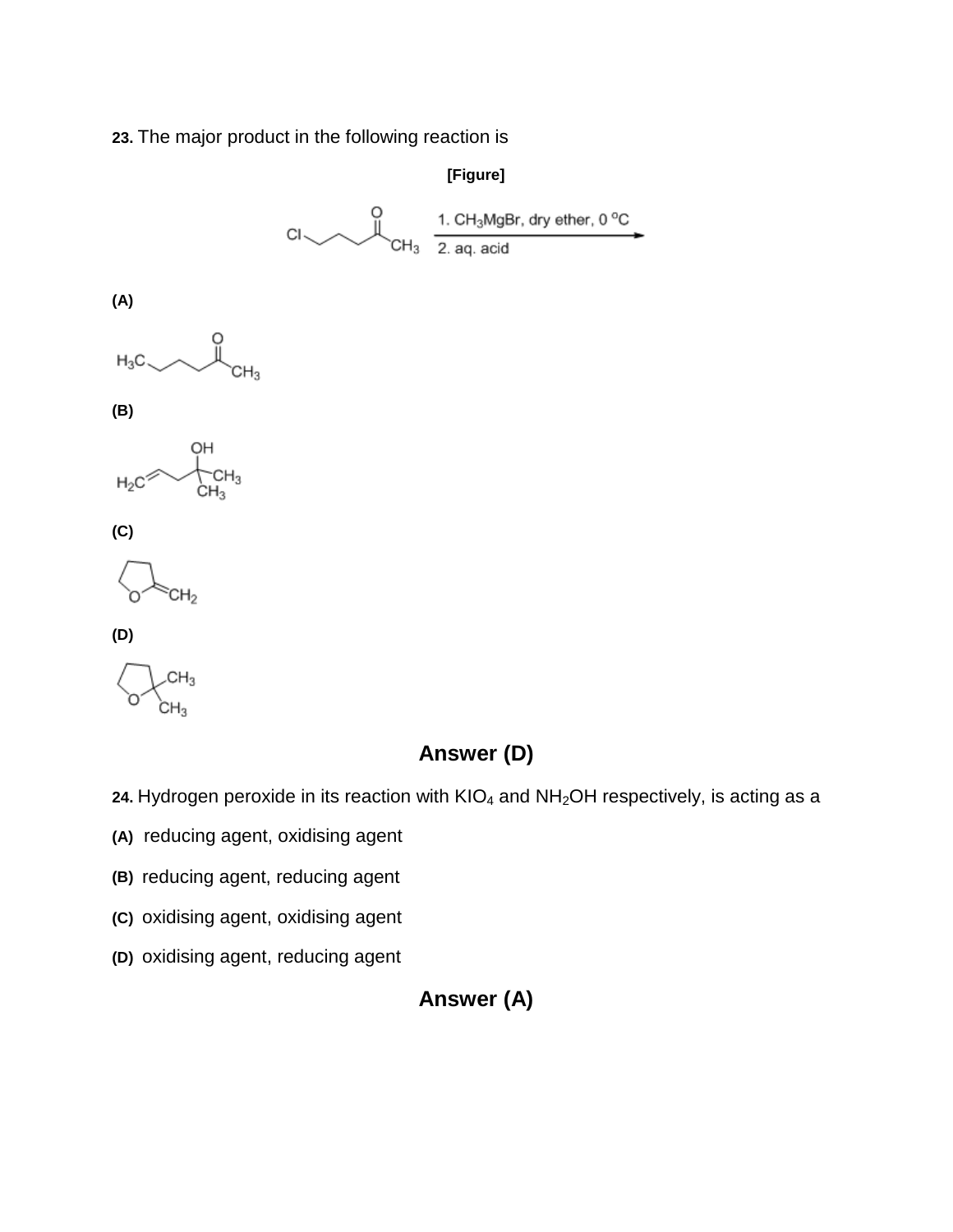25. The product formed in the reaction of SOCI<sub>2</sub> with white phosphorous is

- **(A)** PCl3
- $(B)$  SO<sub>2</sub>Cl<sub>2</sub>
- $(C)$  SCI<sub>2</sub>
- **(D)** POCl3

# **Answer (A)**

**26.** Under ambient conditions, the total number of gases released as products in the final step of the reaction scheme shown below is

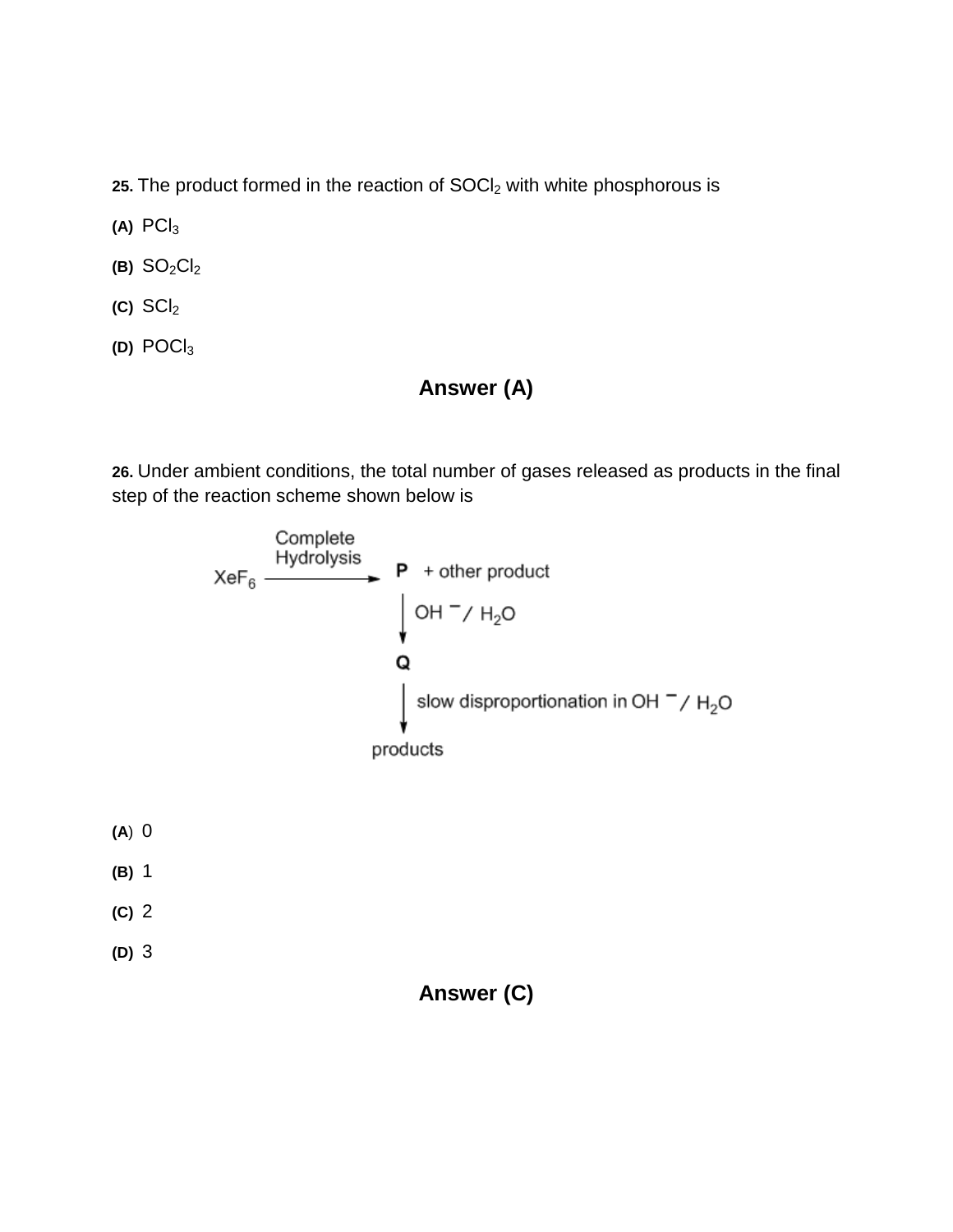**27.** For the identification of β-naphthol using dye test, it is necessary to use

- **(A)** dichloromethane solution of β-naphthol.
- **(B)** acidic solution of β-naphthol.
- **(C)** neutral solution of β-naphthol.
- **(D)** alkaline solution of β-naphthol.

# **Answer (D)**

**28.** For the elementary reaction  $M \rightarrow N$ , the rate of disappearance of M increases by a factor of 8 upon doubling the concentration of **M**. The order of the reaction with respect to **M** is

- **(A)** 4
- **(B)** 3
- **(C)** 2
- **(D)** 1

### **Answer (B)**

**29.** For the process

$$
H_2O\;(\textit{I})\rightarrow H_2O\;(g)
$$

- at  $T = 100^{\circ}$ C and 1 atmosphere pressure, the correct choice is
- **(A)**  $\Delta S_{system}$  > 0 and  $\Delta S_{surroundings}$  > 0
- **(B)**  $\Delta S_{system} > 0$  and  $\Delta S_{surroundings} < 0$
- **(C)**  $\Delta S_{system} < 0$  and  $\Delta S_{surroundings} > 0$
- **(D)** ∆Ssystem < 0 and ∆Ssurroundings < 0

## **Answer (B)**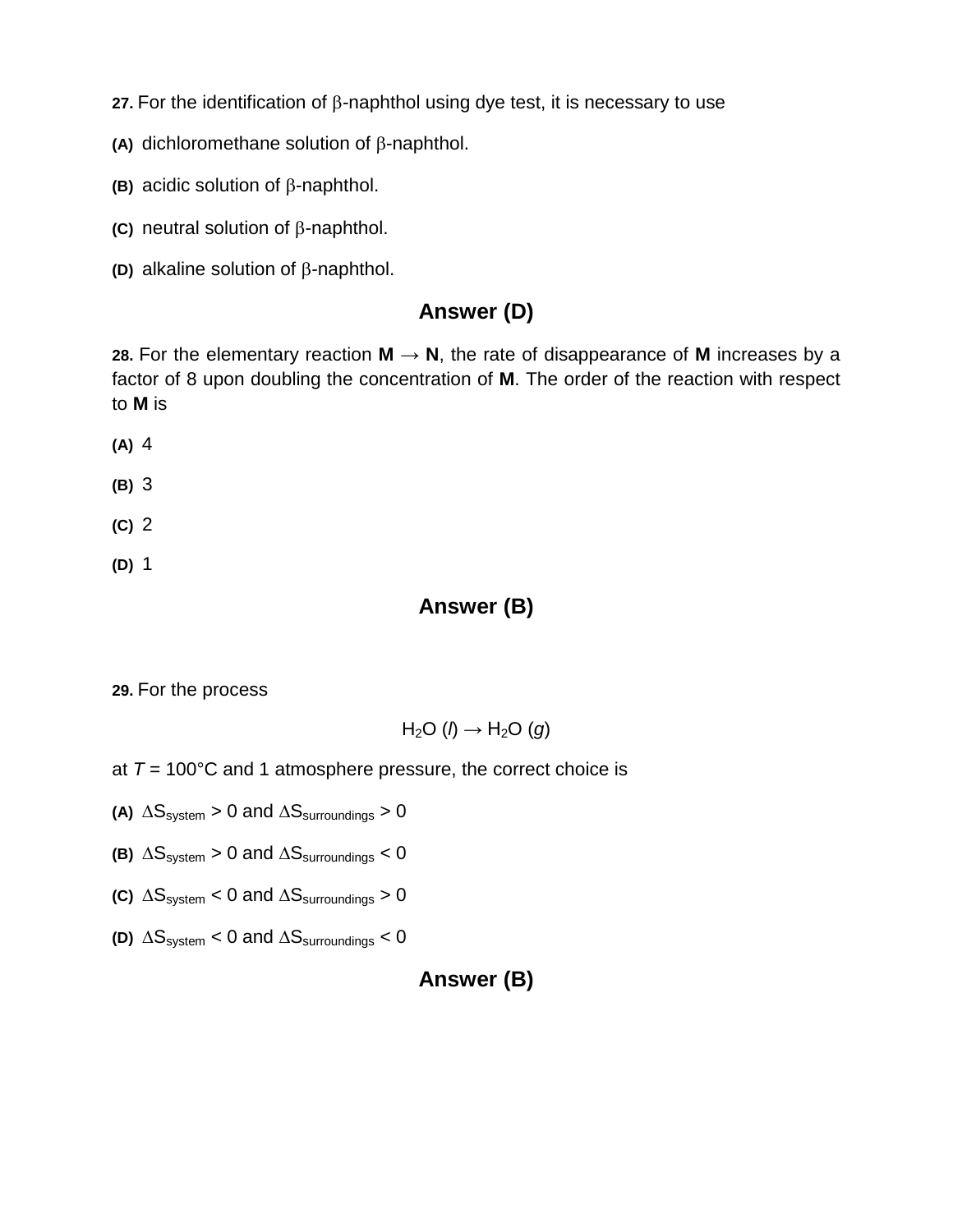**30.** Assuming *2s*-*2p* mixing is **NOT** operative, the paramagnetic species among the following is

- **(A)** Be2
- **(B)** B2
- **(C)** C2
- **(D)** N2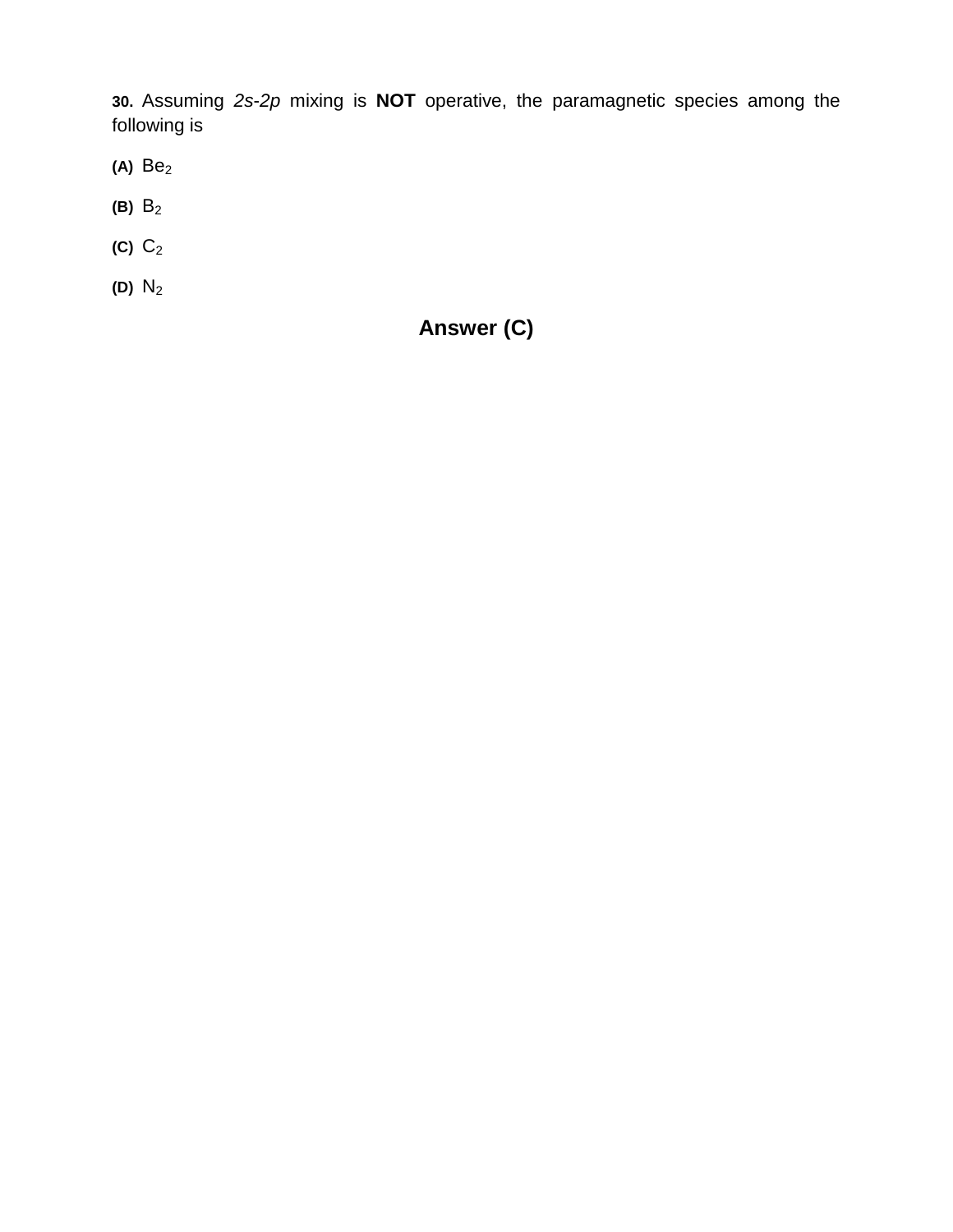#### **Section -2 Comprehension Type**

**This section contains 3 paragraphs each describing theory, experiments, data etc. Six questions relate to the three paragraphs with two questions on each paragraph. Each question has only one correct answer among the four given options (A), (B), (C) and (D).** 

#### **Paragraph For Question 31 and 32**

Schemes **1** and **2** describe sequential transformation of alkynes **M** and **N**. Consider only the **major products** formed in each step for both the schemes.



**31.** The product **X** is

**(A)** 



**(B)**

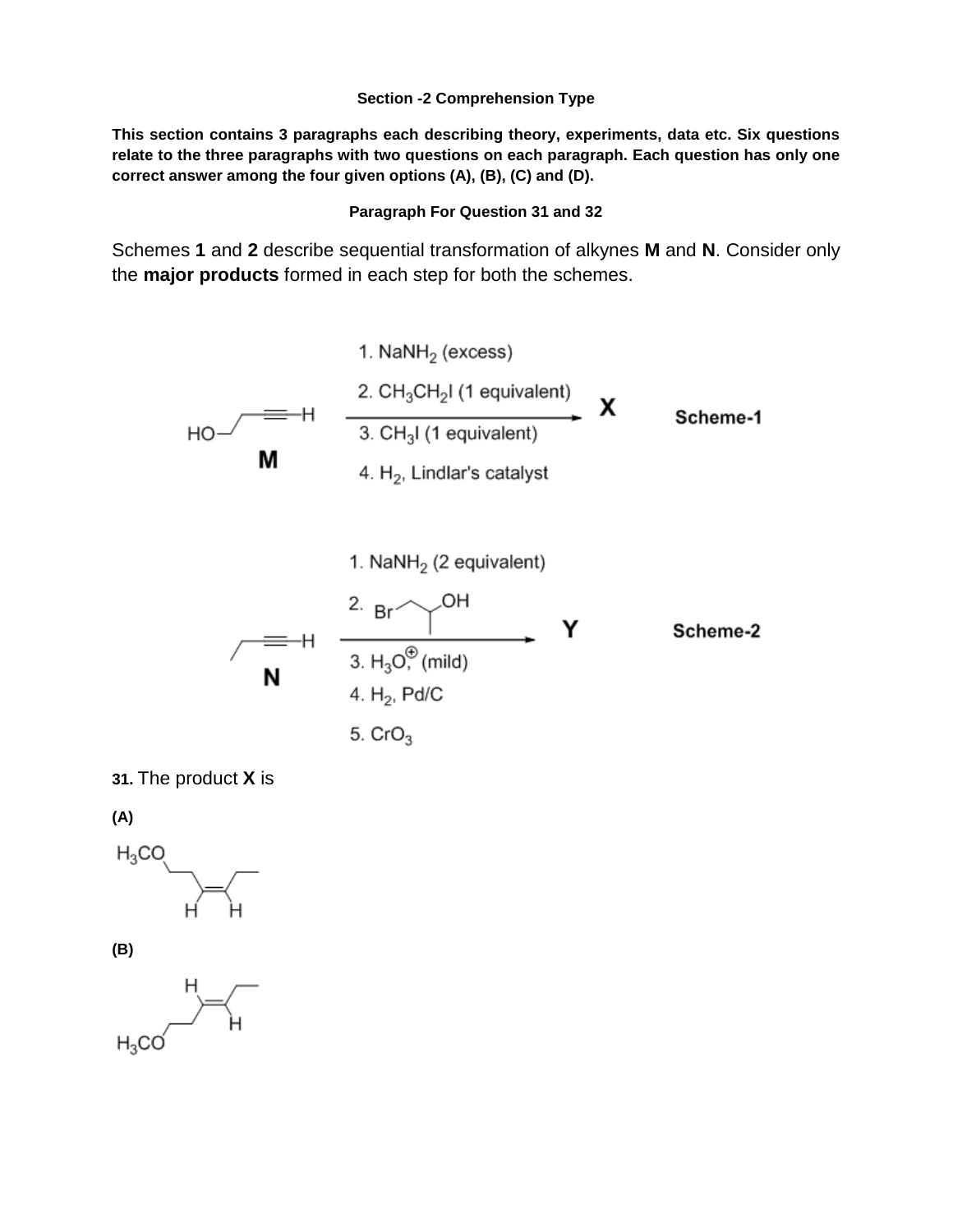

# **Answer (A)**

- **32.** The correct statement with respect to product **Y** is
- **(A)** It gives a positive Tollens test and is a functional isomer of **X**.
- **(B)** It gives a positive Tollens test and is a geometrical isomer of **X**.
- **(C)** It gives a positive iodoform test and is a functional isomer of **X**.
- **(D)** It gives a positive iodoform test and is a geometrical isomer of **X**.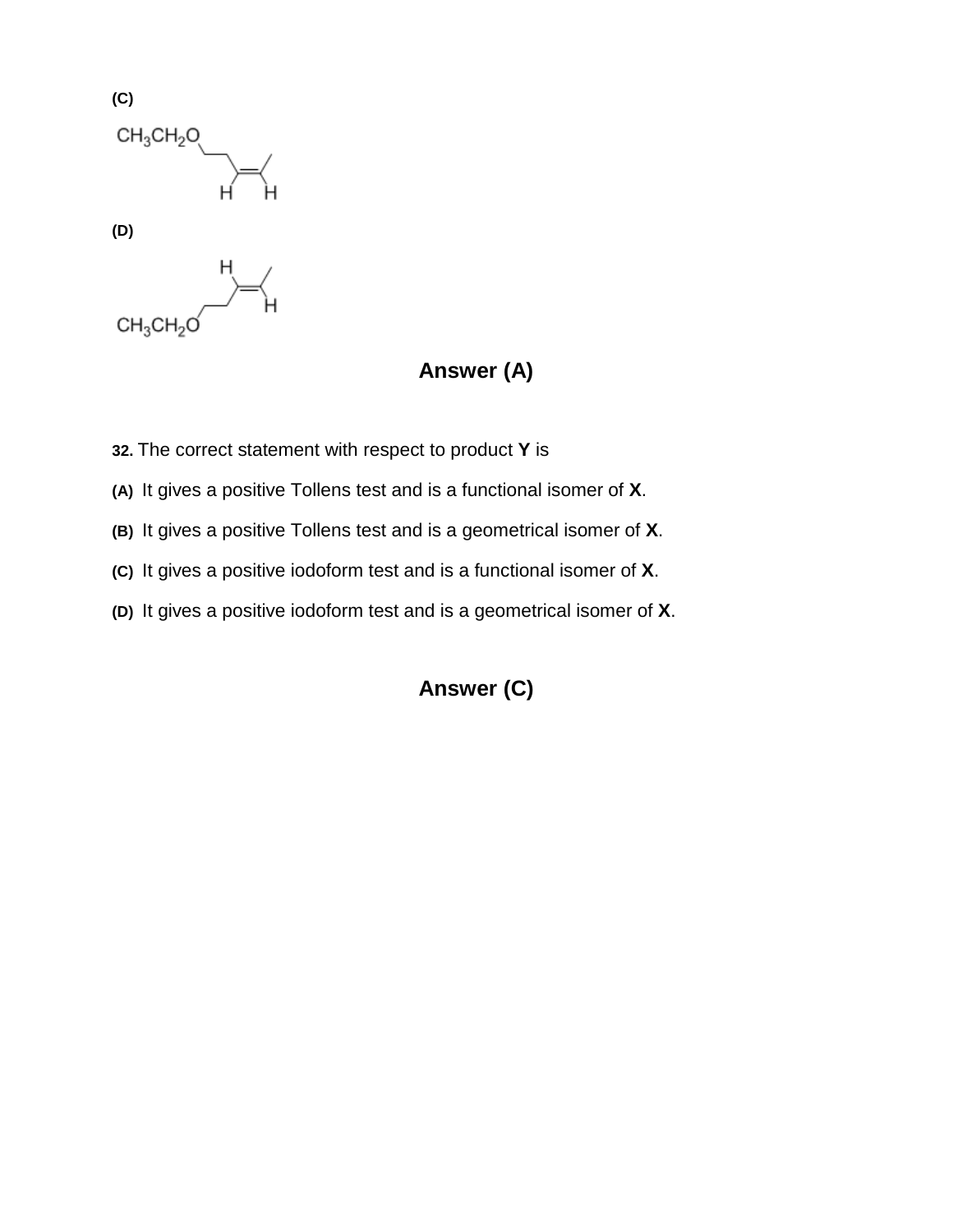#### **Paragraph For Question 33 and 34**

An aqueous solution of metal ion **M1** reacts separately with reagents **Q** and **R** in excess to give tetrahedral and square planar complexes, respectively. An aqueous solution of another metal ion **M2** always forms tetrahedral complexes with these reagents. Aqueous solution of **M2** on reaction with reagent **S** gives white precipitate which dissolves in excess of **S**. The reactions are summarized in the scheme given below:

### **SCHEME:**



- **33. M1, Q** and **R**, respectively are
- **(A)** Zn2+, KCN and HCl
- **(B)** Ni2+, HCl and KCN
- **(C)** Cd2+, KCN and HCl
- **(D)** Co2+, HCl, and KCN

**Answer (B)**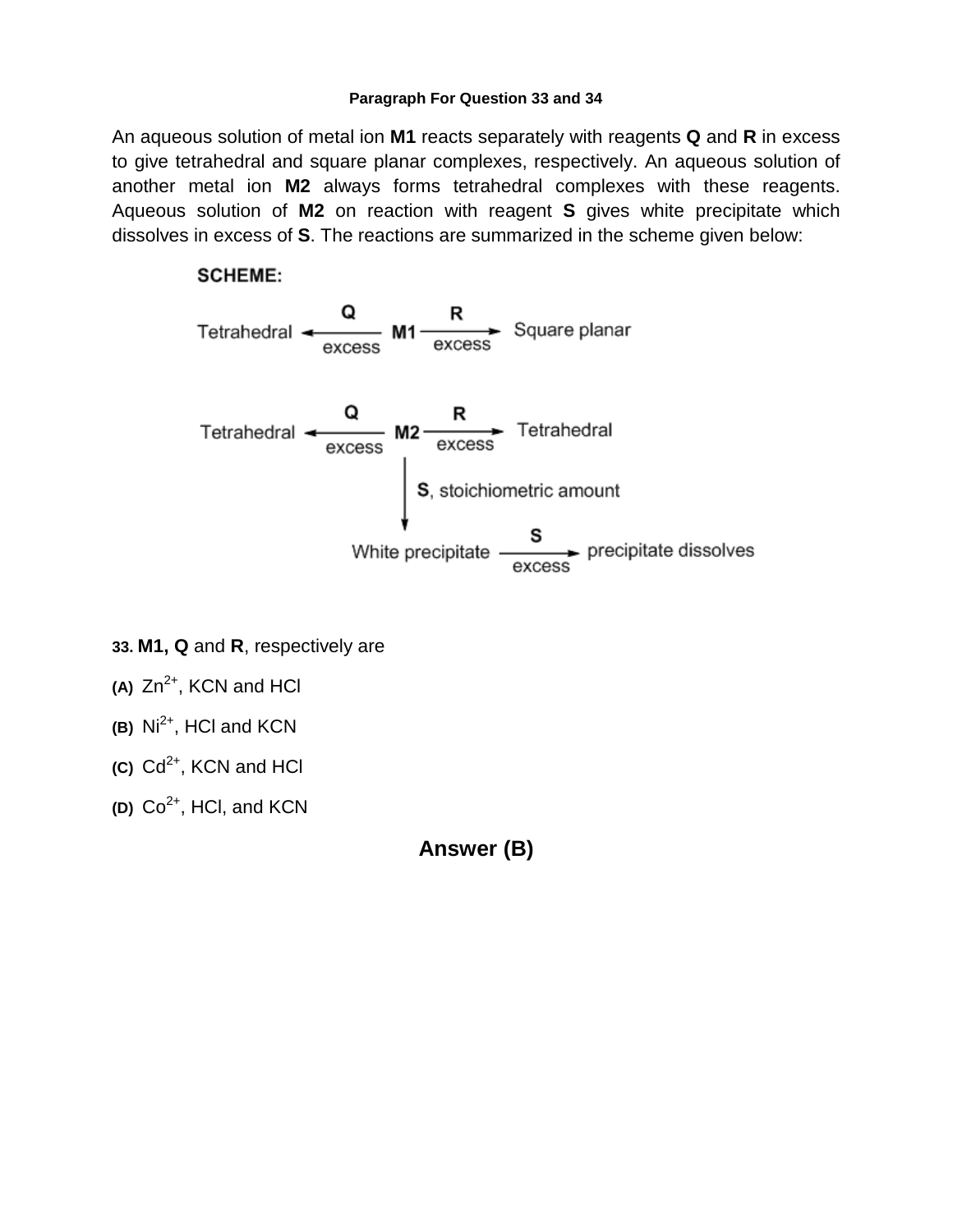**34.** Reagent **S** is

- **(A)**  $K_4[Fe(CN)_6]$
- **(B)** Na2HPO4
- **(C)** K2CrO4
- **(D)** KOH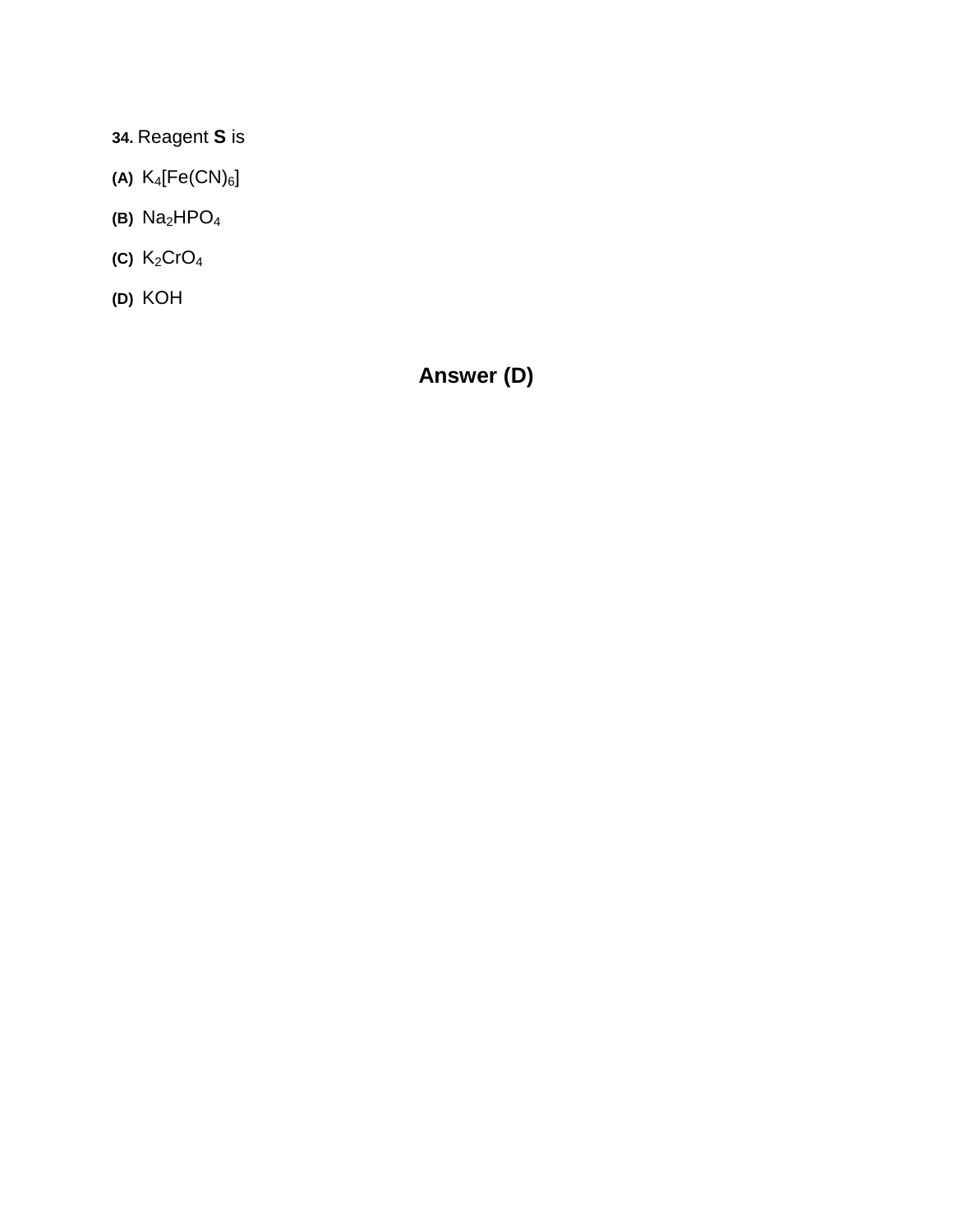#### **Paragraph For Question 35 and 36**

**X** and **Y** are two volatile liquids with molar weights of 10 g mol<sup>-1</sup> and 40 g mol<sup>-1</sup> respectively. Two cotton plugs, one soaked in **X** and the other soaked in **Y**, are simultaneously placed at the ends of a tube of length **L** = 24 cm, as shown in the figure. The tube is filled with an inert gas at 1 atmosphere pressure and a temperature of 300 K. Vapours of **X** and **Y** react to form a product which is first observed at a distance **d** cm from the plug soaked in **X**. Take **X** and **Y** to have equal molecular diameters and assume ideal behaviour for the inert gas and the two vapours.



- **35.** The value of **d** in cm (shown in the figure), as estimated from Graham's law, is
- **(A)** 8
- **(B)** 12
- **(C)** 16
- **(D)** 20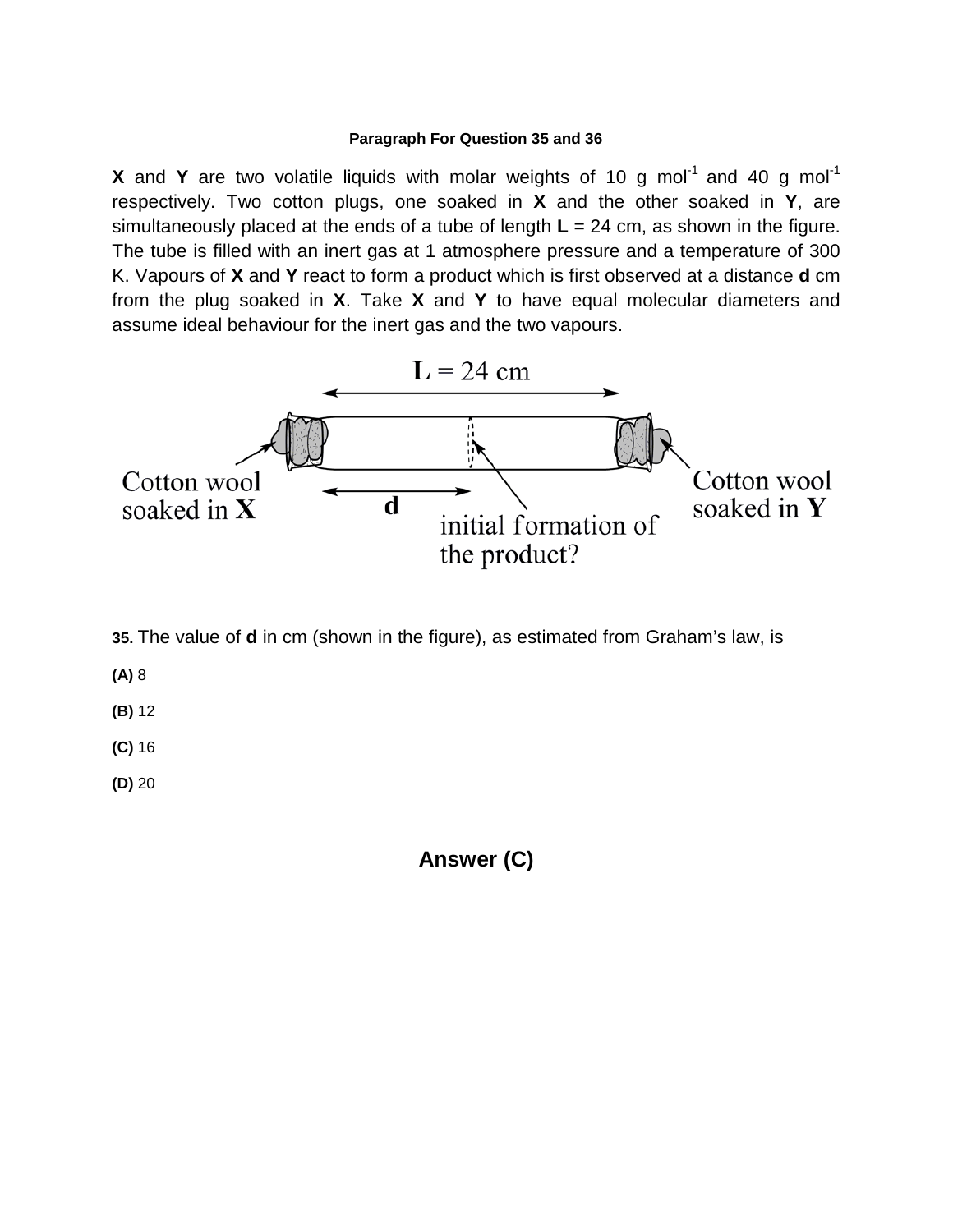**36.** The experimental value of **d** is found to be smaller than the estimate obtained using Graham's law. This is due to

**(A)** larger mean free path for **X** as compared to that of **Y**.

**(B)** larger mean free path for **Y** as compared to that of **X**.

**(C)** increased collision frequency of **Y** with the inert gas as compared to that of **X** with the inert gas.

**(D)** increased collision frequency of **X** with the inert gas as compared to that of **Y** with the inert gas.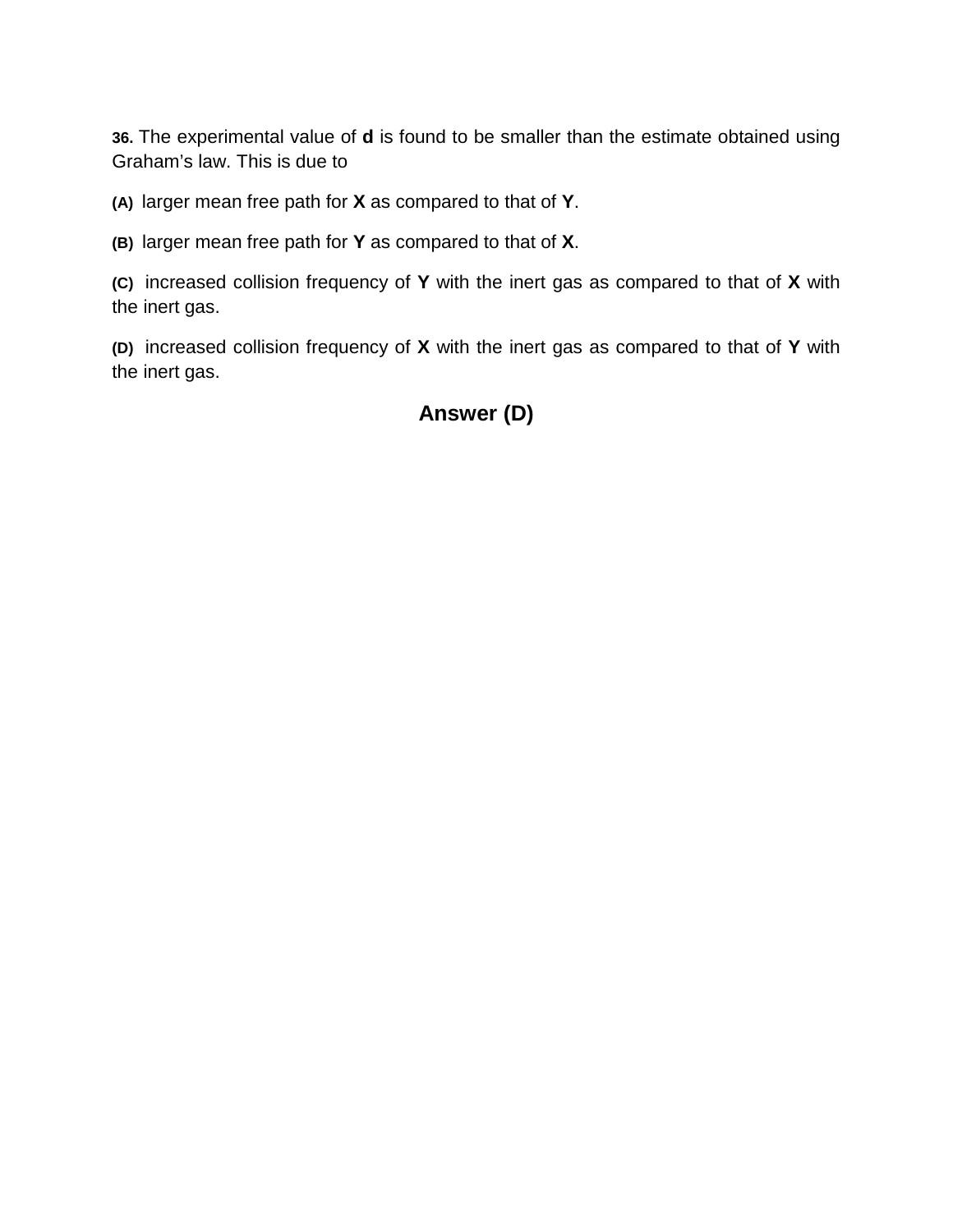#### **Section – 3 (Matching List Type)**

**This section contains four questions, each having two matching lists. Choices for the correct combination of elements from List-I and List-II are given as options (A), (B), (C) and (D), out of which one is correct.** 

**37.** Different possible **thermal** decomposition pathways for peroxyesters are shown below. Match each pathway from **List I** with an appropriate structure from **List II** and select the correct answer using the code given below the lists.



**Answer (A)**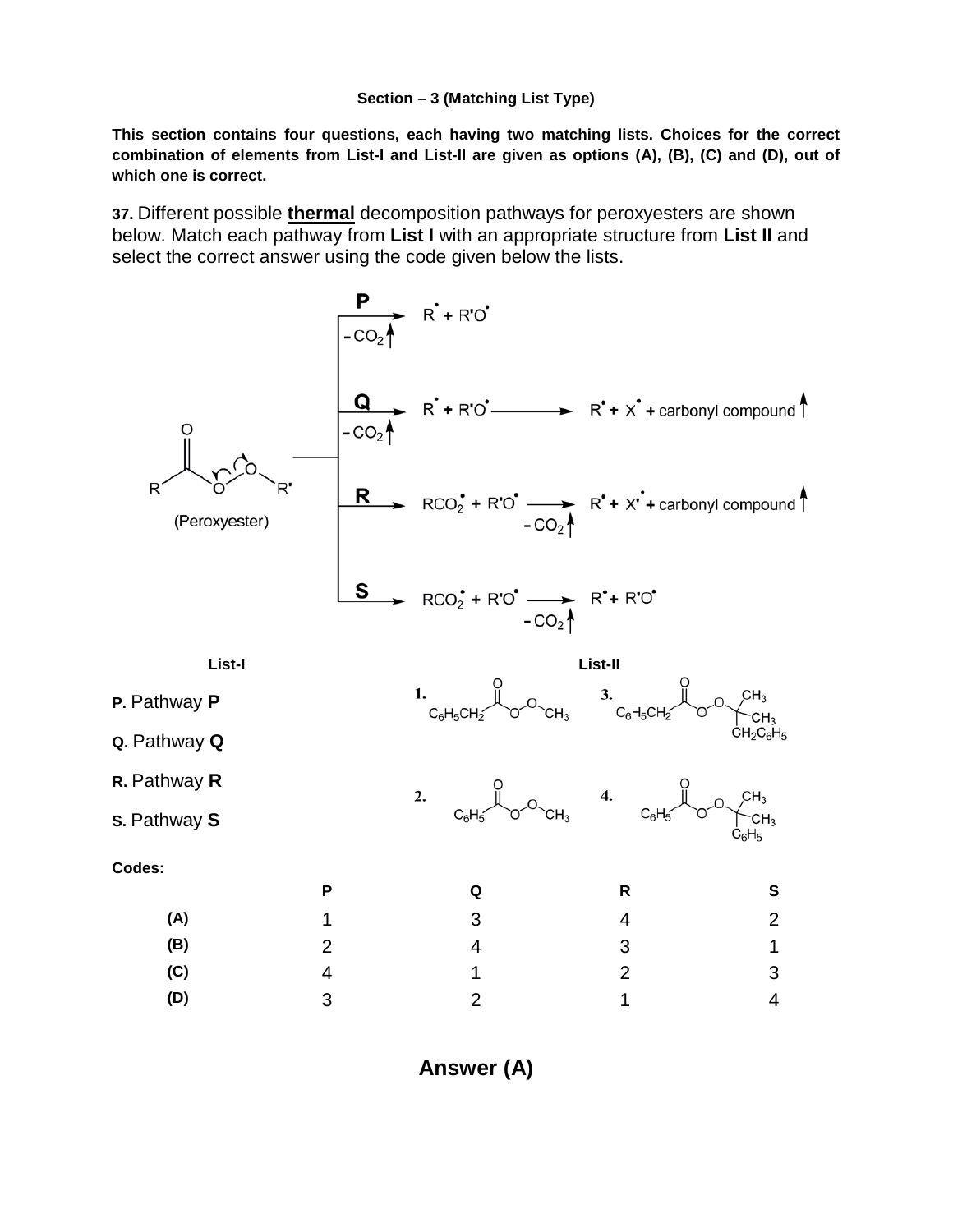**38.** Match the four starting materials (**P**, **Q**, **R**, **S**) given in **List I** with the corresponding reaction schemes (**I**, **II**, **III**, **IV**) provided in **List II** and select the correct answer using the code given below the lists.

|        | List-I          |                   | List-II                                                                                                                                       |                     |                |
|--------|-----------------|-------------------|-----------------------------------------------------------------------------------------------------------------------------------------------|---------------------|----------------|
| (P)    | н               | 1. Scheme I       |                                                                                                                                               |                     |                |
| (Q)    | OН              | ?                 | (i) KMnO <sub>4</sub> , HO, heat (ii) H, H <sub>2</sub> O<br>(iii) $S OCl2$ (iv) $NH3$                                                        | $C_7H_6N_2O_3$      |                |
|        | ΟH              | 2. Scheme II      | (i) Sn/HCl (ii) $CH_3COCl$ (iii) conc. $H_2SO_4$<br>(iv) HNO <sub>3</sub> (v) dil. H <sub>2</sub> SO <sub>4</sub> , heat (vi) HO <sup>O</sup> |                     |                |
| (R)    | NO <sub>2</sub> |                   |                                                                                                                                               | $\sim C_6H_6N_2O_2$ |                |
|        |                 | 3. Scheme III     | (i) red hot iron, 873 K (ii) fuming $HNO3$ , H <sub>2</sub> SO <sub>4</sub> , heat                                                            |                     |                |
|        | NO <sub>2</sub> | 2                 | (iii) $H_2$ S.N $H_3$ (iv) NaNO <sub>2</sub> , $H_2$ SO <sub>4</sub> (v) hydrolysis                                                           |                     | $C_6H_5NO_3$   |
| (S)    | $\mathsf{CH}_3$ | 4. Scheme IV<br>? | (i) conc. $H_2SO_4$ , 60 °C<br>(ii) conc. $HNO_3$ , conc. $H_2SO_4$ (iii) dil. $H_2SO_4$ , heat                                               |                     | $C_6H_5NO_4$   |
| Codes: |                 | P                 | Q                                                                                                                                             | R                   | S              |
|        | (A)             | 1                 | 4                                                                                                                                             | 2                   | 3              |
|        | (B)             | 3                 | 1                                                                                                                                             | 4                   | $\overline{2}$ |
|        | (C)             | 3                 | 4                                                                                                                                             | $\overline{2}$      | 1              |
|        | (D)             | 4                 | 1                                                                                                                                             | 3                   | $\overline{2}$ |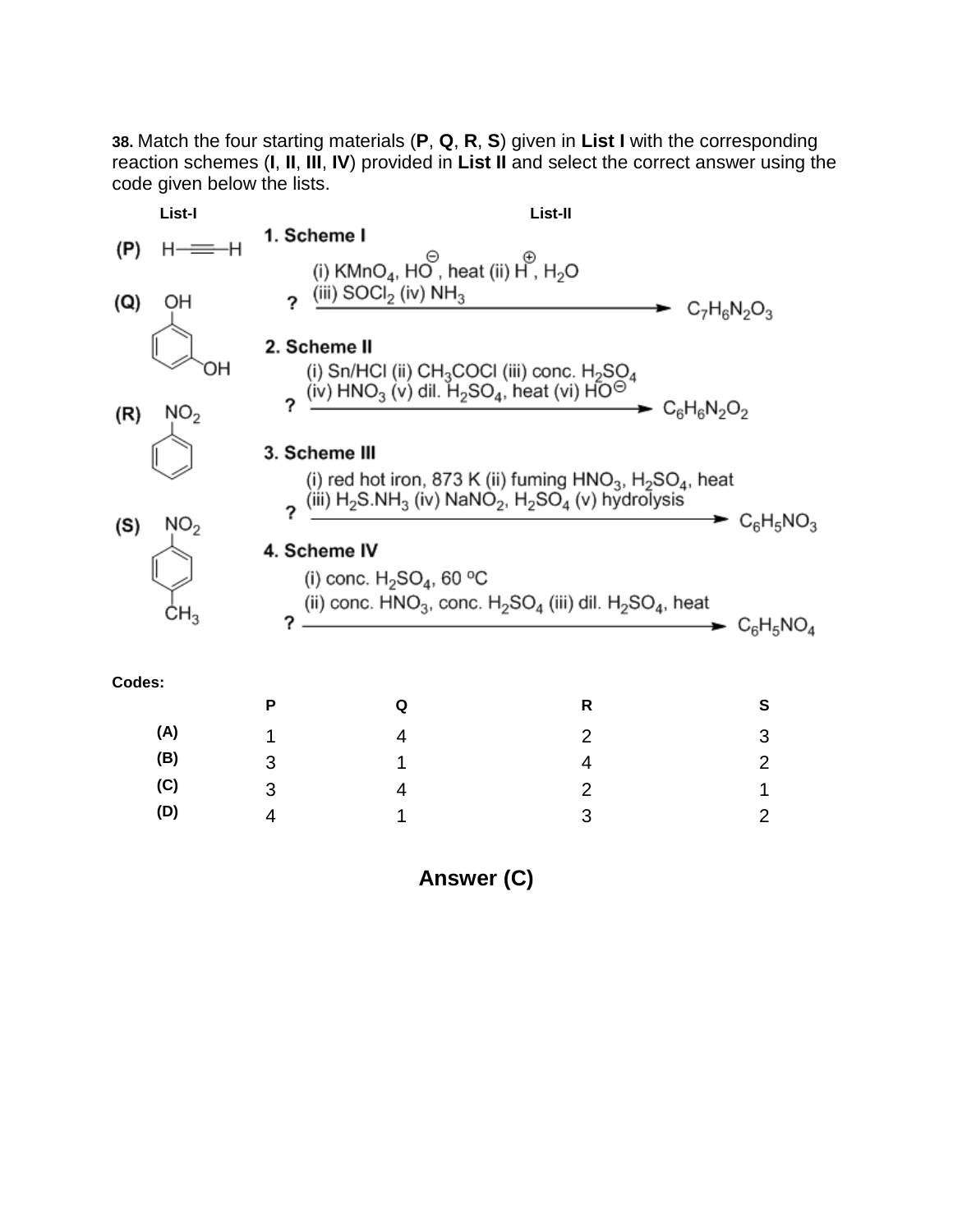**39.** Match each coordination compound in **List-I** with an appropriate pair of characteristics from **List-II** and select the correct answer using the code given below the lists.

 ${en = H<sub>2</sub>NCH<sub>2</sub>CH<sub>2</sub>NH<sub>2</sub>; atomic numbers: Ti = 22; Cr = 24; Co = 27; Pt = 78}$ 

| List-I                               |   |                                                   | List-II |   |
|--------------------------------------|---|---------------------------------------------------|---------|---|
| <b>P.</b> $[Cr(NH_3)_4Cl_2]Cl$       |   | 1. Paramagnetic and exhibits ionisation isomerism |         |   |
| <b>Q.</b> $[Ti(H_2O)_5Cl](NO_3)_2$   |   | 2. Diamagnetic and exhibits cis-trans isomerism   |         |   |
| R. $[Pt(en)(NH3)CI]NO3$              |   | 3. Paramagnetic and exhibits cis-trans isomerism  |         |   |
| <b>s.</b> $[Co(NH_3)_4(NO_3)_2]NO_3$ |   | 4. Diamagnetic and exhibits ionisation isomerism  |         |   |
| Codes:                               |   |                                                   |         |   |
|                                      | P | Q                                                 | R       | S |
| (A)                                  | 4 | 2                                                 | 3       |   |
| (B)                                  | 3 | 1                                                 | 4       | 2 |
| (C)                                  | 2 | 1                                                 | 3       | 4 |

**Answer (B)**

**(D)** 1 3 4 2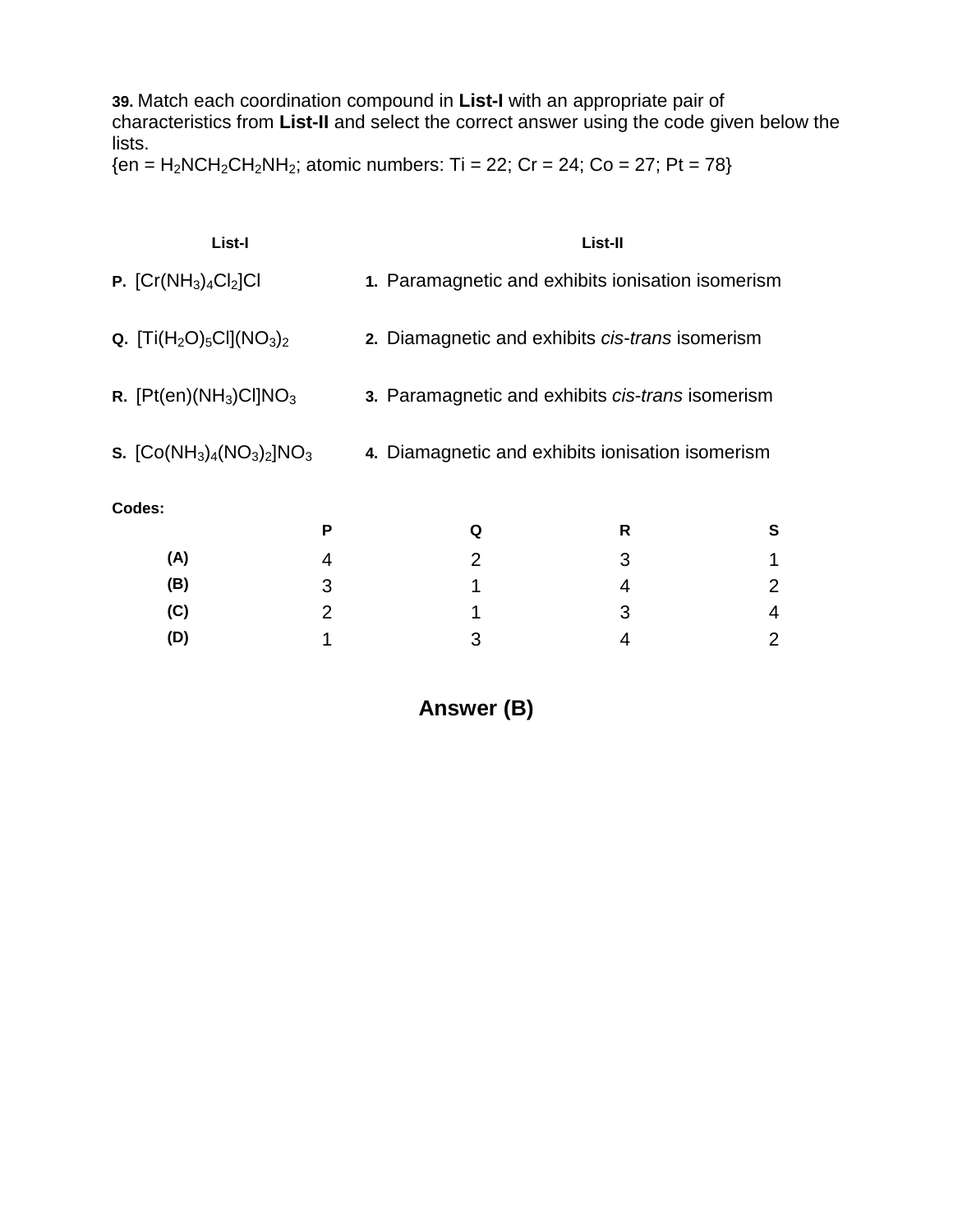**40.** Match the orbital overlap figures shown in **List-I** with the description given in **List-II** and select the correct answer using the code given below the lists.

|           | List-I                   |   | List-II                     |                          |
|-----------|--------------------------|---|-----------------------------|--------------------------|
| <b>P.</b> |                          |   | 1. $p-d \pi$ antibonding    |                          |
| Q.        |                          |   | 2. $d-d \sigma$ bonding     |                          |
| R.        |                          |   | 3. $p-d \pi$ bonding        |                          |
| S.        |                          |   | 4. $d-d \sigma$ antibonding |                          |
| Codes:    |                          |   |                             |                          |
|           | P                        | Q | R                           | S                        |
| (A)       | $\overline{2}$           | 1 | 3                           | $\overline{4}$           |
| (B)       | $\overline{\mathbf{4}}$  | 3 | $\mathbf 1$                 | $\overline{2}$           |
| (C)       | $\overline{2}$           | 3 | 1                           | $\overline{\mathcal{A}}$ |
| (D)       | $\overline{\mathcal{A}}$ | 1 | 3                           | $\overline{2}$           |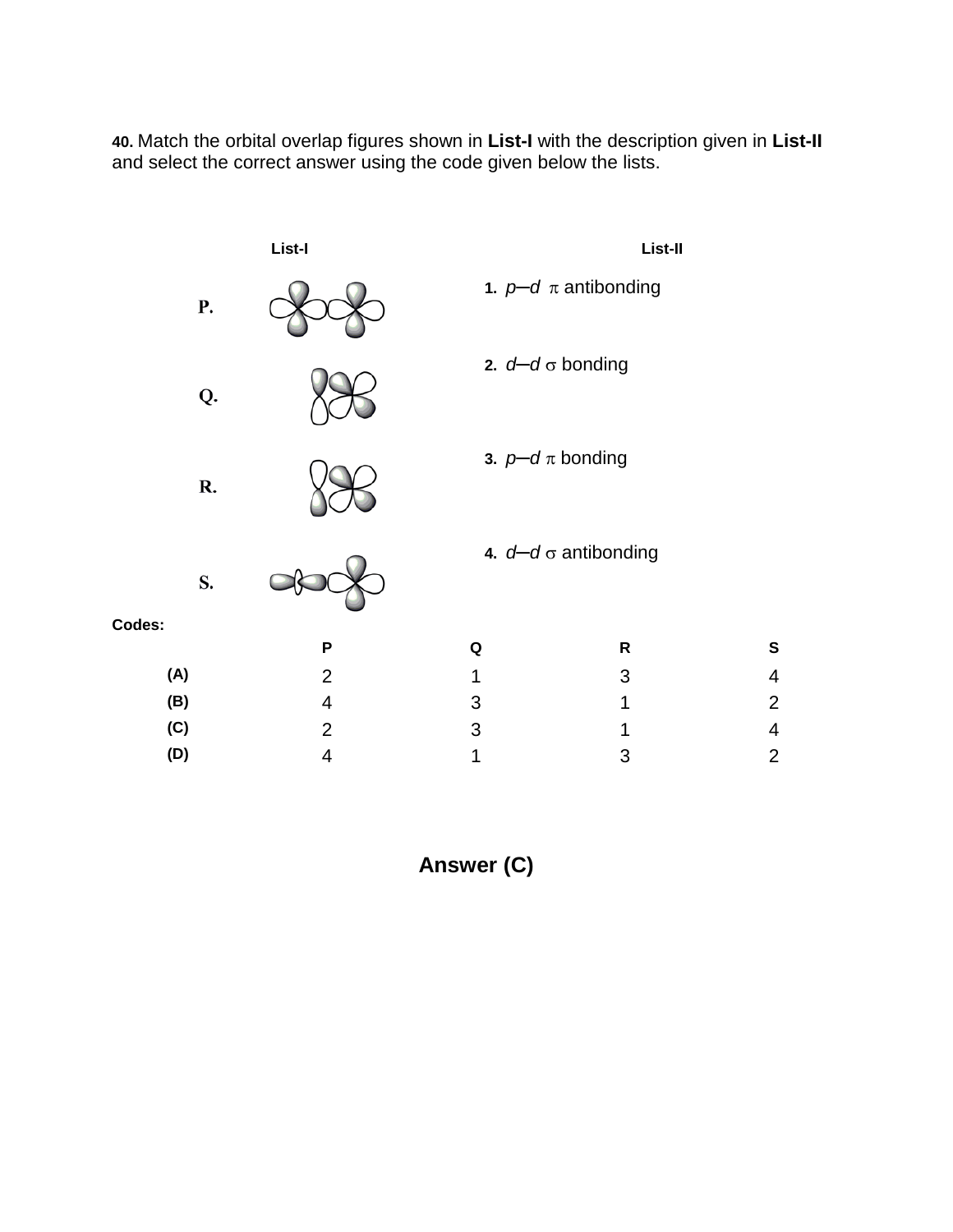#### **PART-3 MATHEMATICS**

### **SECTION -1 (Only One Option Correct Type)**

**This section contains 10 multiple choice questions. Each question has four choices (A), B), (C) and (D) out of which only one option is correct.**

**-------------------------------------------------------------------------------------------------------------------**

**41.** The function  $y = f(x)$  is the solution of the differential equation

$$
\frac{dy}{dx} + \frac{xy}{x^2 - 1} = \frac{x^4 + 2x}{\sqrt{1 - x^2}}
$$

in  $(-1, 1)$  satisfying  $f(0) = 0$ . Then

$$
\int_{-\frac{\sqrt{3}}{2}}^{\frac{\sqrt{3}}{2}} f(x) \, dx
$$

is

(A) 
$$
\frac{\pi}{3} - \frac{\sqrt{3}}{2}
$$
 (B)  $\frac{\pi}{3} - \frac{\sqrt{3}}{4}$  (C)  $\frac{\pi}{6} - \frac{\sqrt{3}}{4}$  (D)  $\frac{\pi}{6} - \frac{\sqrt{3}}{2}$ 

**Answer (B)**

**42.** The following integral

$$
\int_{\frac{\pi}{4}}^{\frac{\pi}{2}} (2 \csc x)^{17} dx
$$

is equal to

(A) 
$$
\int_0^{\log(1+\sqrt{2})} 2(e^u + e^{-u})^{16} du
$$

(B) 
$$
\int_0^{\log(1+\sqrt{2})} (e^u + e^{-u})^{17} du
$$

$$
(C) \int_0^{\log(1+\sqrt{2})} (e^u - e^{-u})^{17} du
$$

**(D)**  $\int_0^{\log(1+\sqrt{2})} 2(e^u - e^{-u})^{16} dx$ 

**Answer (A)**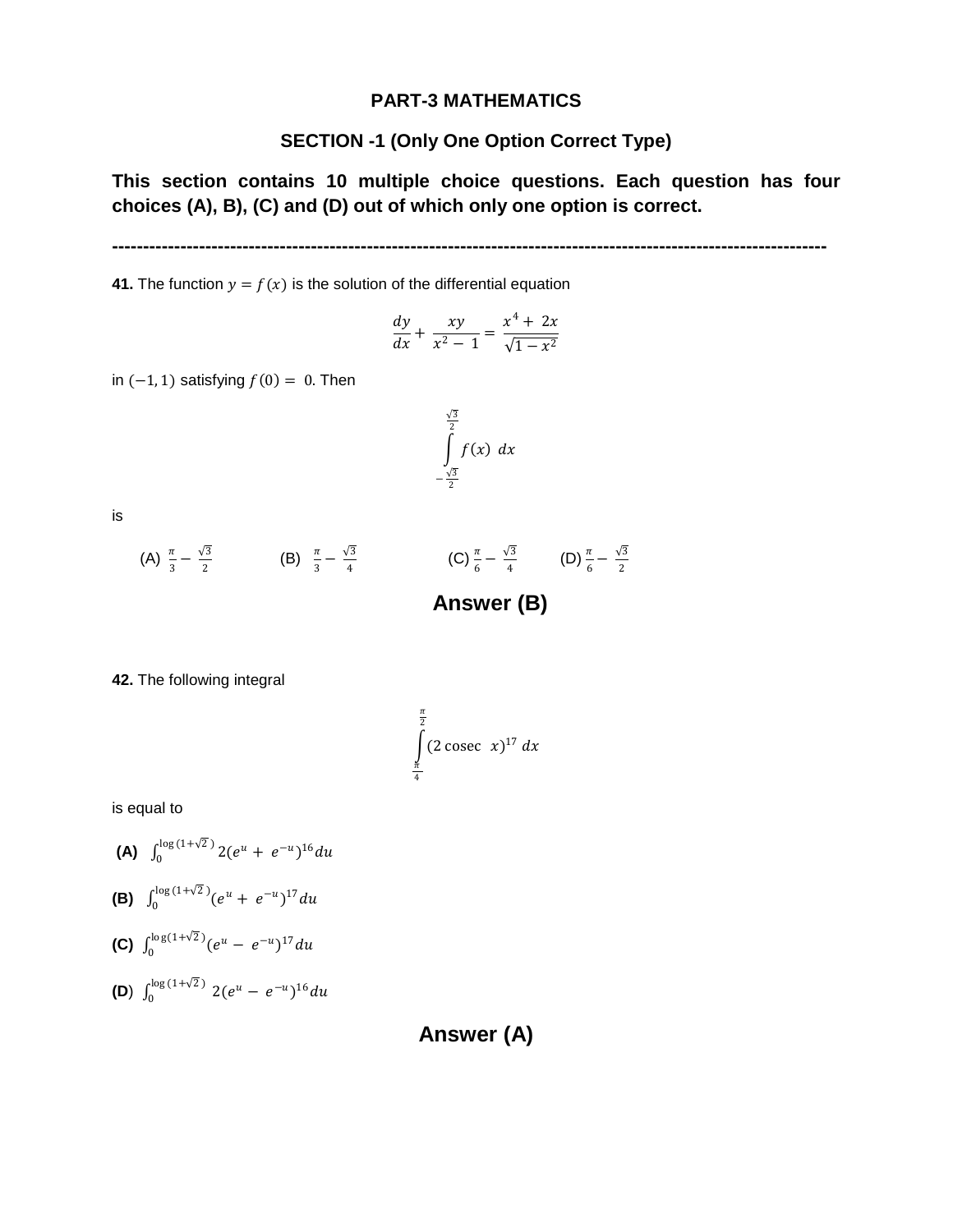**43.** Coefficient of  $x^{11}$  in the expansion of  $(1 + x^2)^4 (1 + x^3)^7 (1 + x^4)^{12}$  is

- **(A)** 1051
- **(B)** 1106
- **(C)** 1113
- **(D)** 1120

# **Answer (C)**

**44.** Let  $f: [0, 2] \rightarrow \mathbb{R}$  be a function which is continuous on [0, 2] and is differentiable on (0, 2) with  $f(0) =$ 1. Let

$$
F(x) = \int_{0}^{x^2} f(\sqrt{t}) dt
$$

for  $x \in [0,2]$ . If  $F(x) = f(x)$  for all  $x \in (0,2)$ , then  $F(2)$  equals

- **(A)**  $e^2 1$
- **(B)**  $e^4 1$
- **(C)**  $e-1$
- **(D)**  $e^4$

### **Answer (B)**

**45.** The common tangents to the circle  $x^2 + y^2 = 2$  and the parabola  $y^2 = 8x$  touch the circle at the points  $P$ , Q and the parabola at the points R, S. Then the area of the quadrilateral  $PQRS$  is

- **(A)** 3
- **(B)** 6
- **(C)** 9
- **(D)** 15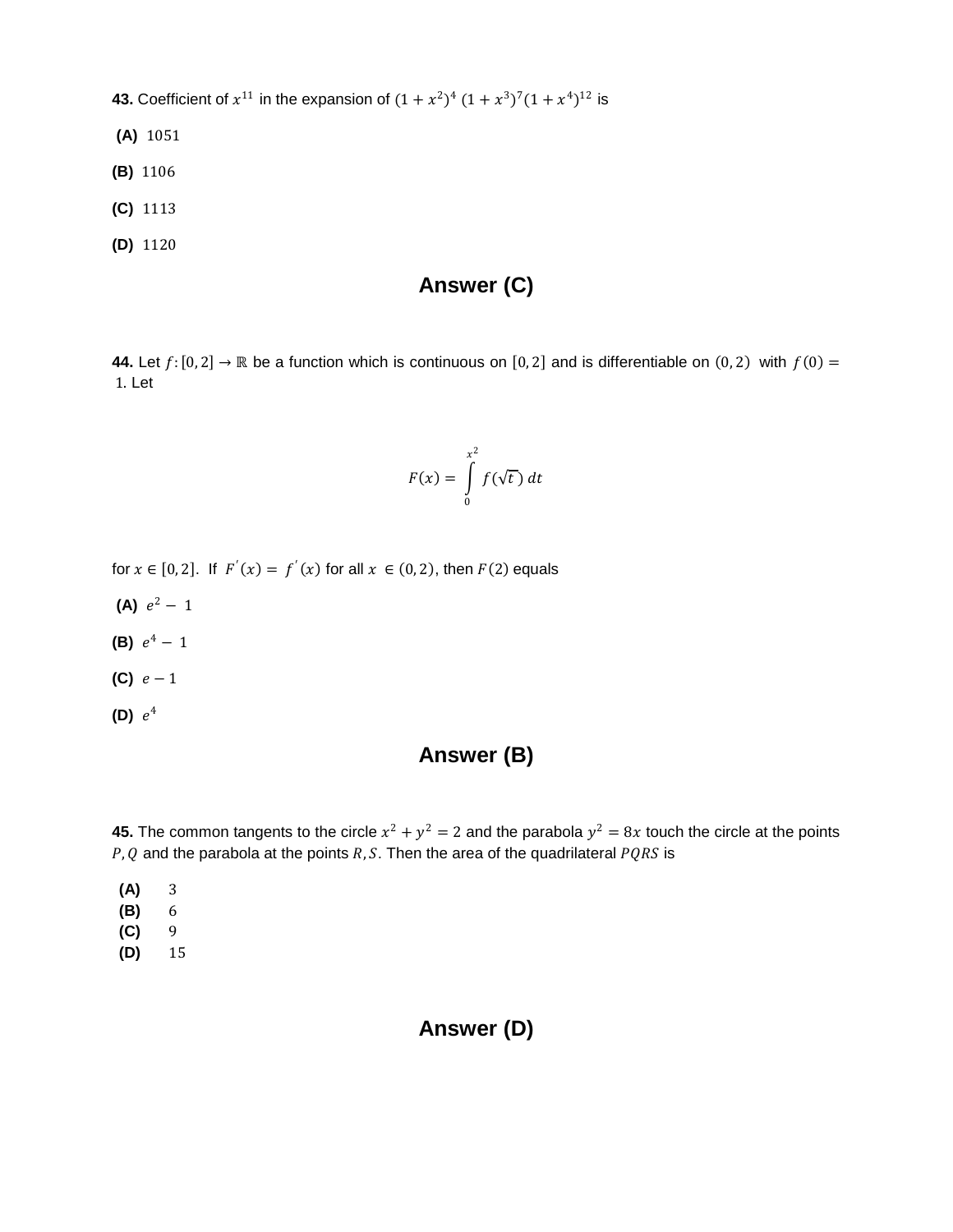**46.** For  $x \in (0, \pi)$ , the equation  $\sin x + 2 \sin 2x - \sin 3x = 3$  has

- **(A)** infinitely many solutions
- **(B)** three solutions
- **(C)** one solution
- **(D)** no solution

## **Answer (D)**

**47.** In a triangle the sum of two sides is x and the product of the same two sides is y. If  $x^2 - c^2 = y$ , where  $c$  is the third side of the triangle, then the ratio of the in-radius to the circum-radius of the triangle is

- **(A)**  $\frac{3y}{2x(x+c)}$ **(B)**  $\frac{3y}{2c(x+c)}$
- **(C)**  $\frac{3y}{4x(x+c)}$
- **(D)**  $\frac{3y}{4c(x+c)}$

## **Answer (B)**

**48.** Six cards and six envelopes are numbered 1, 2, 3, 4, 5, 6 and cards are to be placed in envelopes so that each envelope contains exactly one card and no card is placed in the envelope bearing the same number and moreover the card numbered 1 is always placed in envelope numbered 2. Then the number of ways it can be done is

- **(A)** 264
- **(B)** 265
- **(C)** 53
- **(D)** 67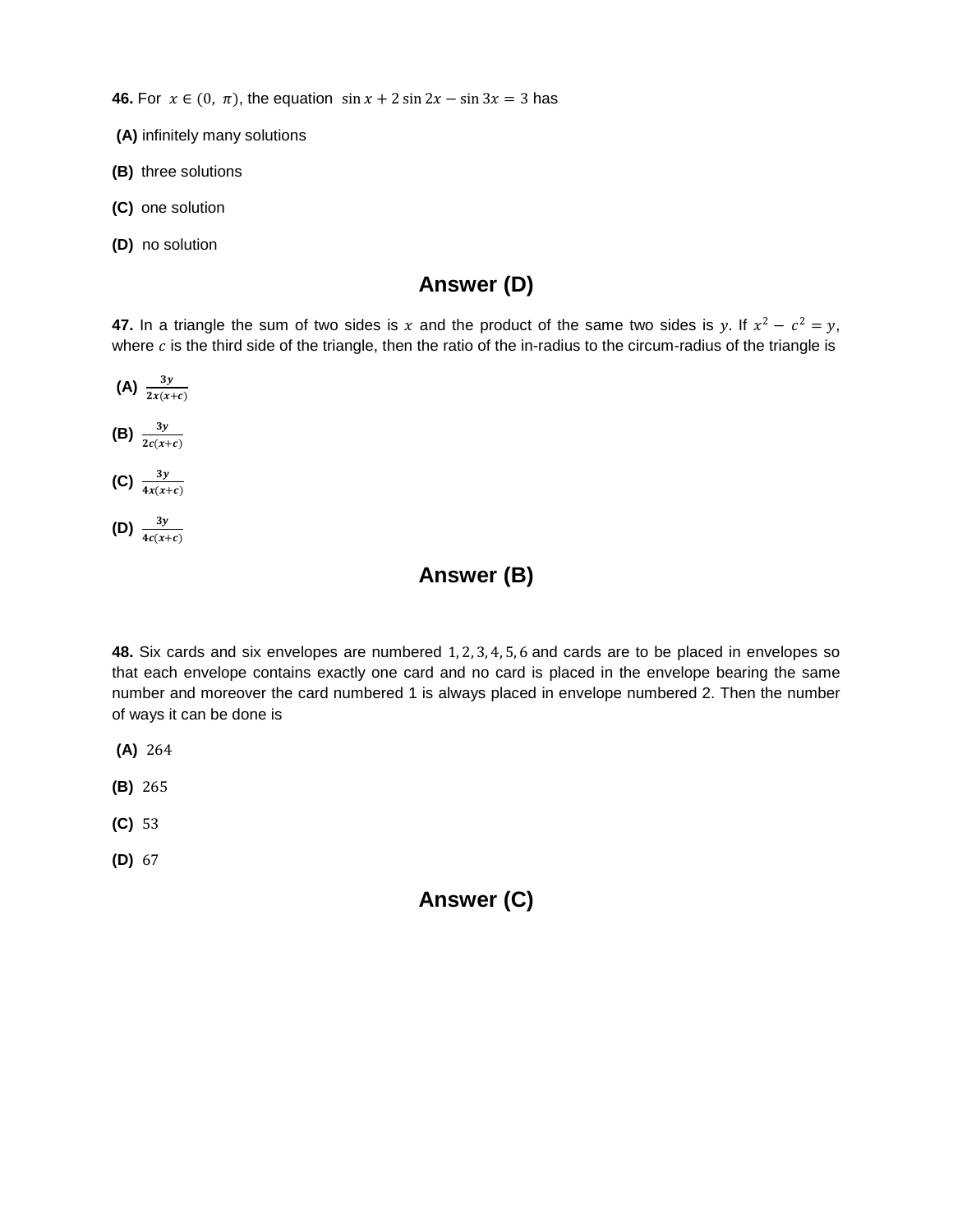**49.** Three boys and two girls stand in a queue. The probability, that the number of boys ahead of every girl is at least one more than the number of girls ahead of her, is

(A)  $\frac{1}{2}$ **(B)**  $\frac{1}{3}$  **(C)**  $\frac{2}{3}$  **(D)**  $\frac{3}{4}$ 

# **Answer (A)**

**50.** The quadratic equation  $p(x) = 0$  with real coefficients has purely imaginary roots. Then the equation

 $p(p(x)) = 0$ 

has

**(A)** only purely imaginary roots

**(B)** all real roots

- **(C)** two real and two purely imaginary roots
- **(D)** neither real nor purely imaginary roots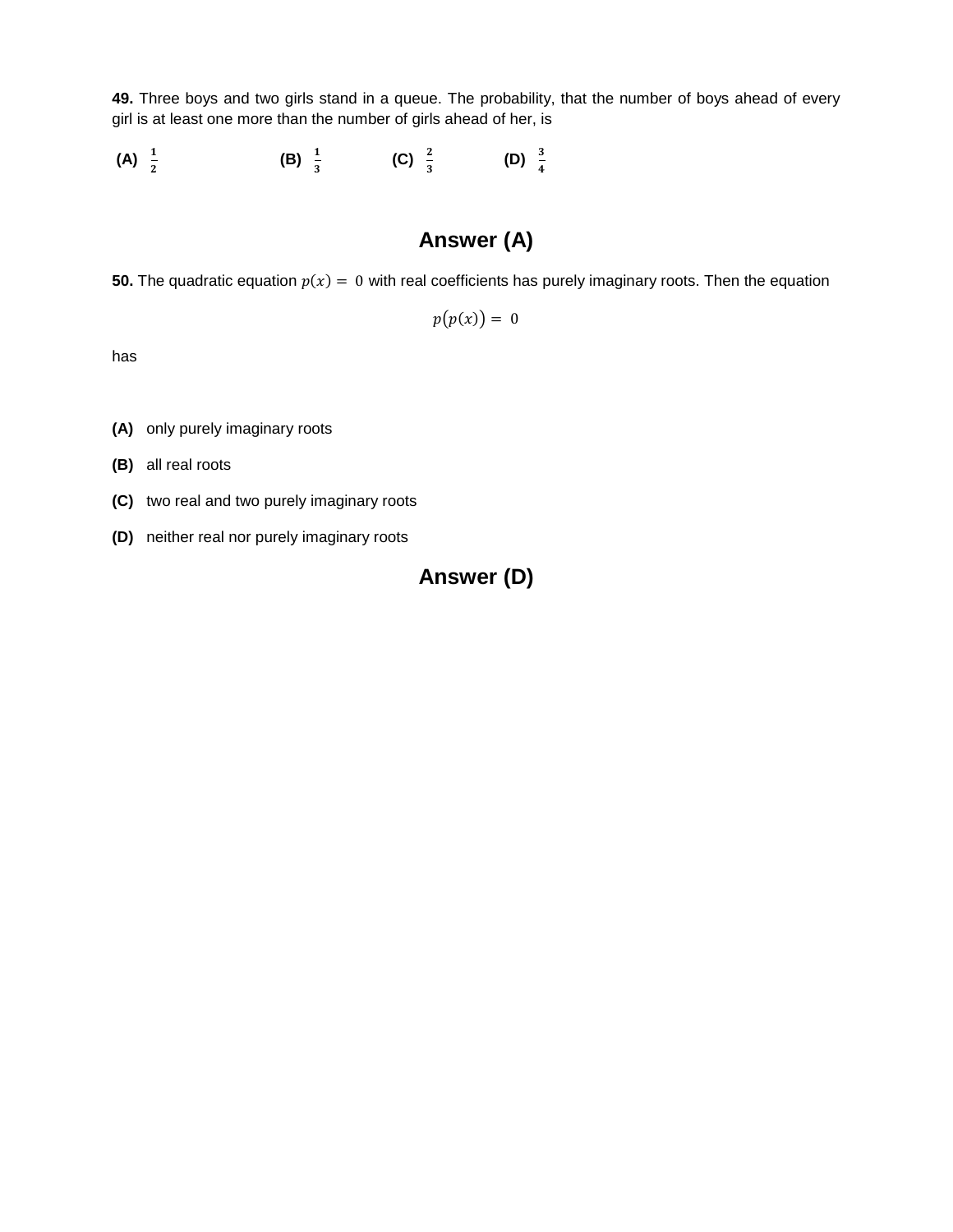#### **Section -2 Comprehension Type**

**This section contains 3 paragraphs each describing theory, experiments, data etc. Six questions relate to the three paragraphs with two questions on each paragraph. Each question has only one correct answer among the four given options (A), (B), (C) and (D).** 

#### **Paragraph For Questions 51 and 52**

Let a, r, s, t be nonzero real numbers. Let  $P(at^2, 2at)$ , Q,  $R(ar^2, 2ar)$  and  $S(as^2, 2as)$  be distinct points on the parabola  $y^2 = 4ax$ . Suppose that PQ is the focal chord and lines QR and PK are parallel, where K is the point  $(2a, 0)$ .

**51.** The value of  $r$  is

#### **Choices:**

- **(A)**  $-\frac{1}{t}$ **(B)**  $\frac{t^2+1}{t}$ **(C)**  $\frac{1}{t}$
- **(D)**  $\frac{t^2-1}{t}$

# **Answer (D)**

**52.** If  $st = 1$ , then the tangent at P and the normal at S to the parabola meet at a point whose ordinate is

(A) 
$$
\frac{(t^2+1)^2}{2t^3}
$$
  
\n(B) 
$$
\frac{a(t^2+1)^2}{2t^3}
$$
  
\n(C) 
$$
\frac{a(t^2+1)^2}{t^3}
$$
  
\n(D) 
$$
\frac{a(t^2+2)^2}{t^3}
$$

**Answer (B)**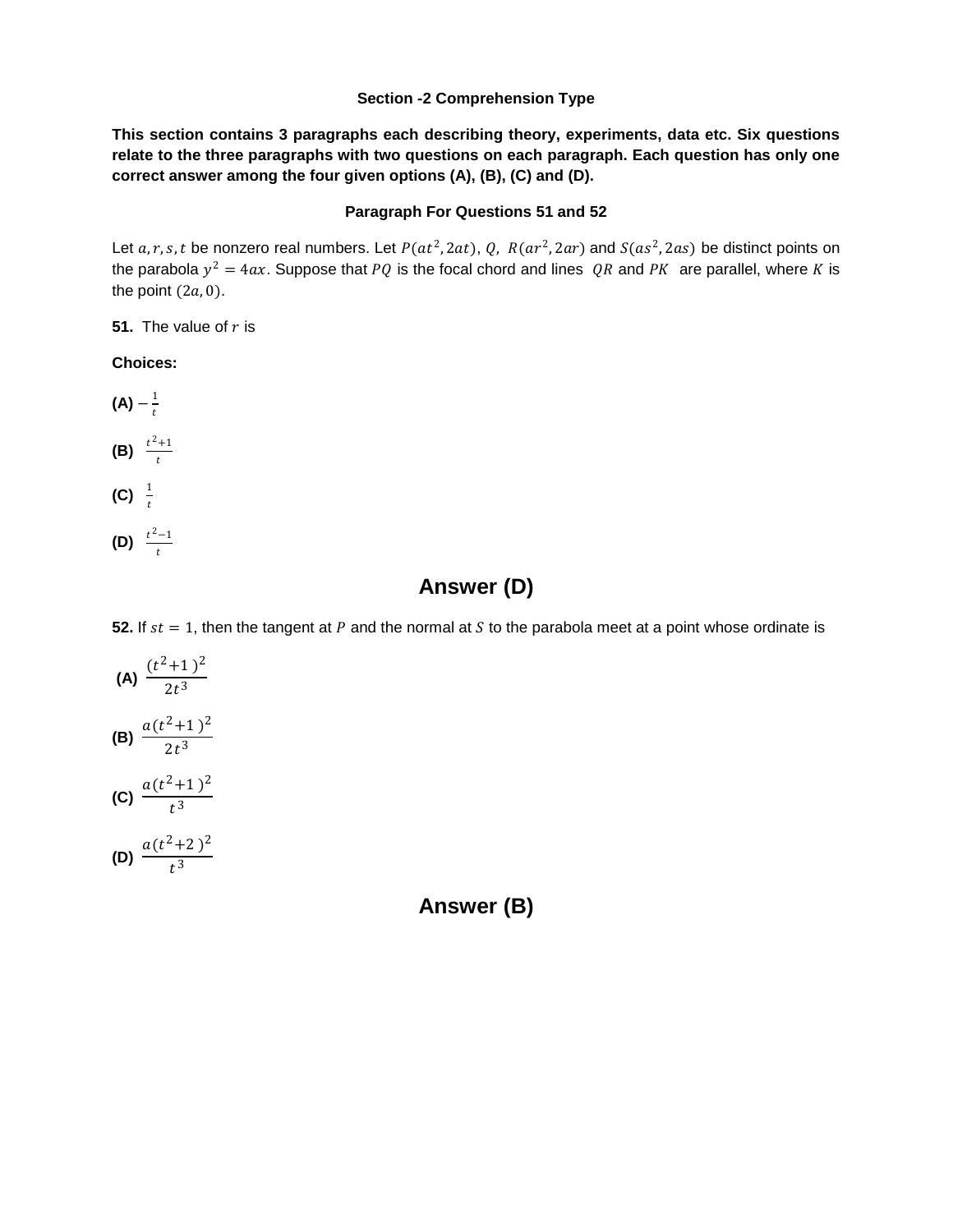#### **Paragraph For Question 53 and 54**

Given that for each  $a \in (0, 1)$ ,

$$
\lim_{h \to 0^+} \int_{h}^{1-h} t^{-a} (1-t)^{a-1} dt
$$

exists. Let this limit be  $g(a)$ . In addition, it is given that the function  $g(a)$  is differentiable on (0, 1).

- **53.** The value of  $g\left(\frac{1}{2}\right)$  $\frac{1}{2}$ ) is
- $(A)$   $\pi$
- $(B)$   $2\pi$
- **(C)**  $\frac{\pi}{2}$
- **(D)**  $\frac{\pi}{4}$

# **Answer (A)**

- **54.** The value of  $g'(\frac{1}{2})$  $\frac{1}{2}$ ) is
- **(A)**  $\frac{\pi}{2}$
- **(B)**  $\pi$
- **(C)**  $-\frac{\pi}{2}$
- **(D)** 0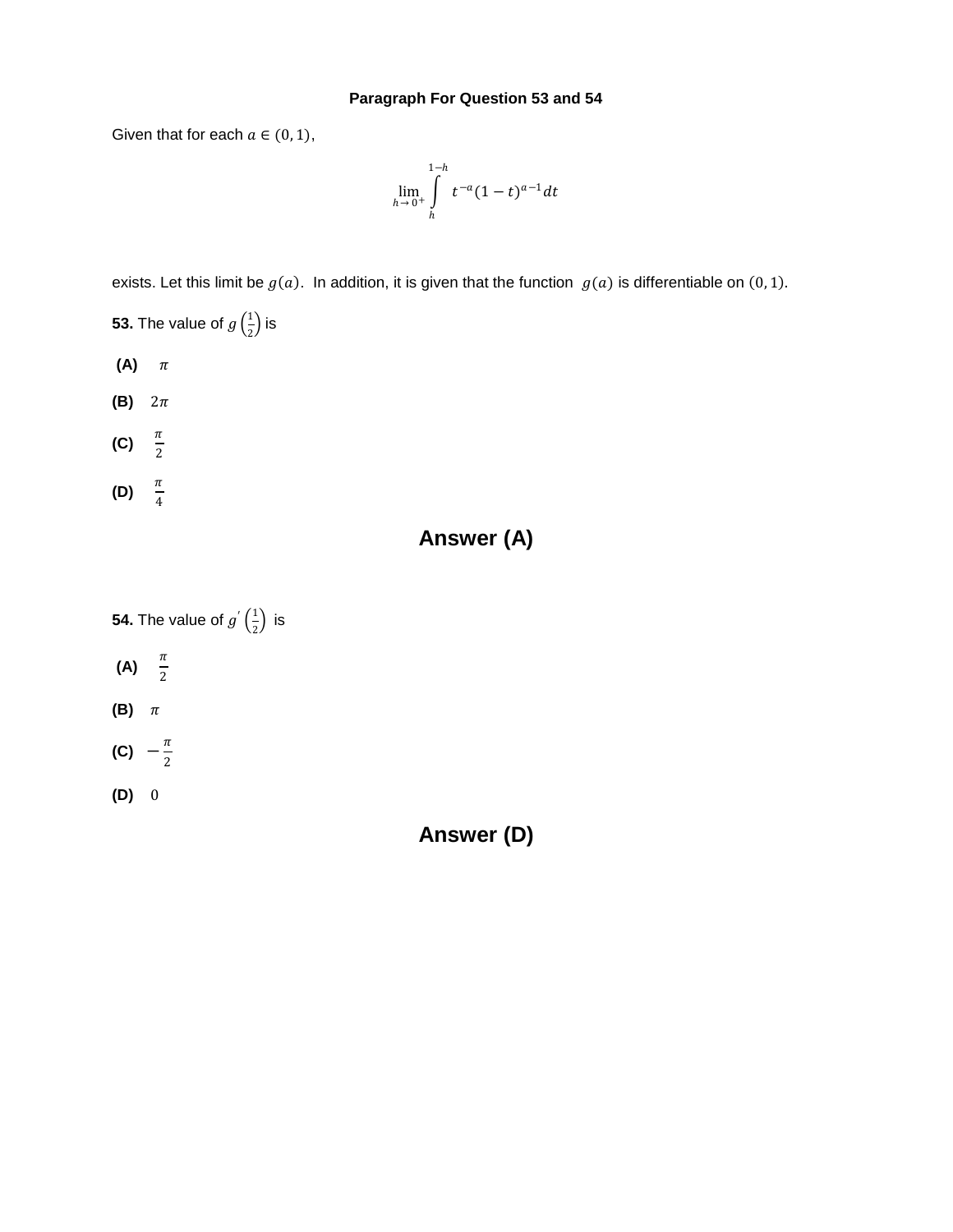#### **Paragraph For Questions 55 and 56**

Box 1 contains three cards bearing numbers 1, 2, 3; box 2 contains five cards bearing numbers 1, 2, 3, 4, 5; and box 3 contains seven cards bearing numbers 1, 2, 3, 4, 5, 6, 7. A card is drawn from each of the boxes. Let  $x_i$  be the number on the card drawn from the  $i^{th}$  box,  $i = 1,2,3$ .

**55.** The probability that  $x_1 + x_2 + x_3$  is odd, is



# **Answer (B)**

- **56.** The probability that  $x_1, x_2, x_3$  are in an arithmetic progression, is
- **(A)**  $\frac{9}{105}$ **(B)**  $\frac{10}{105}$ **(C)**  $\frac{11}{105}$ **(D)**  $\frac{7}{105}$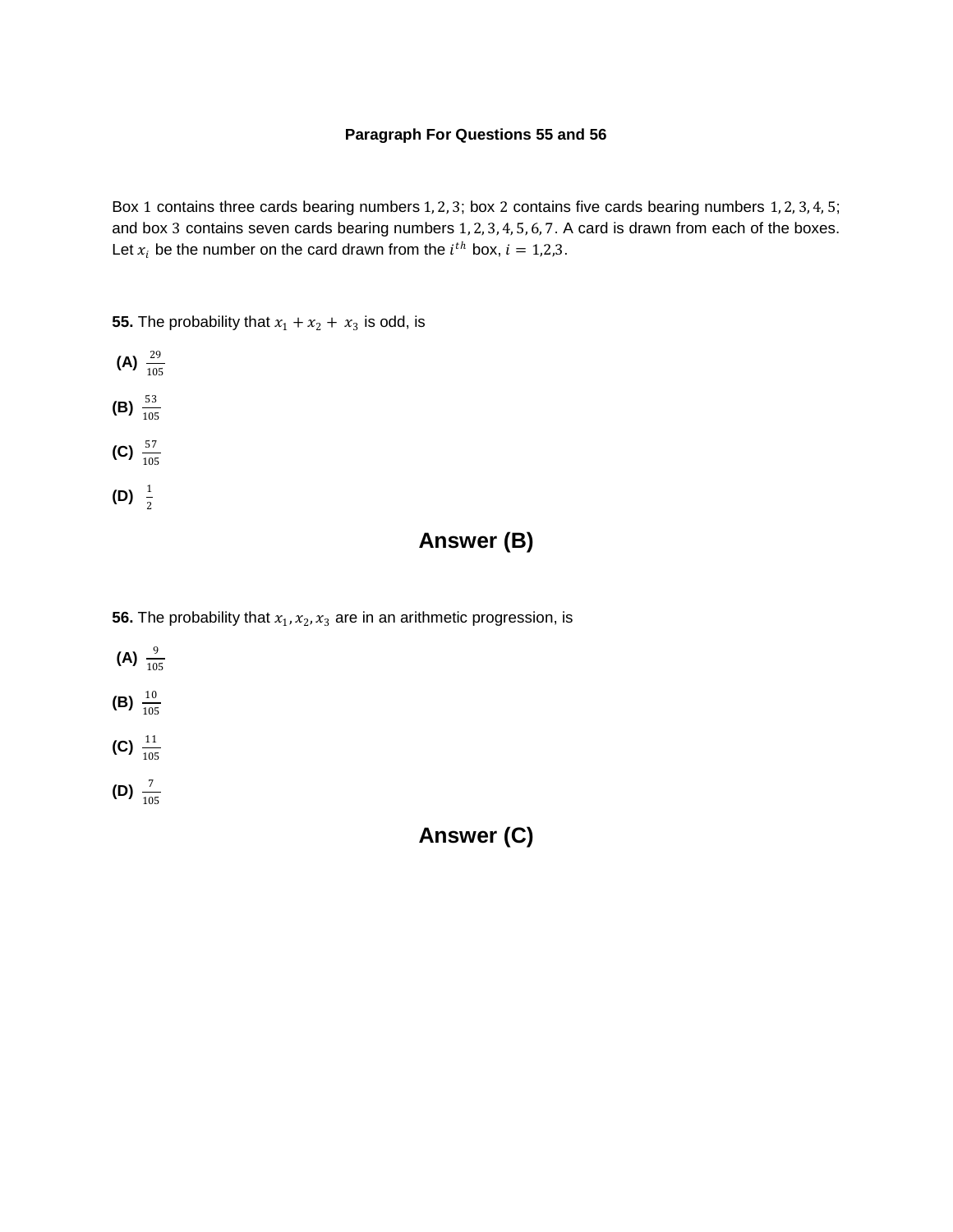#### **Section – 3 (Matching List Type)**

**This section contains four questions, each having two matching lists. Choices for the correct combination of elements from List-I and List-II are given as options (A), (B), (C) and (D), out of which one is correct.** 

\n- **57.** Let 
$$
z_k = \cos\left(\frac{2k\pi}{10}\right) + i \sin\left(\frac{2k\pi}{10}\right); k = 1, 2, ..., 9
$$
. **List I**
\n- **P.** For each  $z_k$  there exists a  $z_j$  such that  $z_k \cdot z_j$  1. True
\n- **Q.** There exists a  $k \in \{1, 2, ..., 9\}$  such that  $z_1 \cdot z = z_k$  has no solution  $z$  in the set of complex numbers.
\n- **R.**  $\frac{|1-z_1||1-z_2|\cdots|1-z_9|}{10}$  equals 3. 1
\n- **S.**  $1 - \sum_{k=1}^{9} \cos\left(\frac{2k\pi}{10}\right)$  equals 4. 2
\n- **PQR S**
\n- **(A)** 1 2 4 3
\n- **(B)** 2 1 3 4
\n- **(C)** 1 2 3 4
\n- **(D)** 2 1 4 3
\n

# **Answer (C)**

**58.** 

| List I                                                                                                                                                                                                  | List II |
|---------------------------------------------------------------------------------------------------------------------------------------------------------------------------------------------------------|---------|
| <b>P.</b> The number of polynomials $f(x)$ with non-negative integer coefficients                                                                                                                       | 1.8     |
| of degree $\leq 2$ , satisfying $f(0) = 0$ and $\int_0^1 f(x) dx = 1$ , is                                                                                                                              |         |
| <b>Q.</b> The number of points in the interval $[-\sqrt{13}, \sqrt{13}]$ at which $f(x) =$                                                                                                              | 2.2     |
| $sin(x^2) + cos(x^2)$ attains its maximum value, is                                                                                                                                                     |         |
| <b>R.</b> $\int_{-2}^{2} \frac{3x^2}{(1+e^x)} dx$ equals                                                                                                                                                | 3.4     |
| <b>S.</b> $\frac{\left(\int_{-\frac{1}{2}}^{\frac{1}{2}} \cos 2x \log \left(\frac{1+x}{1-x}\right) dx\right)}{\left(\int_{0}^{\frac{1}{2}} \cos 2x \log \left(\frac{1+x}{1-x}\right) dx\right)}$ equals | 4.0     |
| <b>PQRS</b>                                                                                                                                                                                             |         |
| (A) 3 2 4 1                                                                                                                                                                                             |         |
| (B) 2 3 4 1                                                                                                                                                                                             |         |
| (C) 3 2 1 4                                                                                                                                                                                             |         |
| (D) 2 3 1 4                                                                                                                                                                                             |         |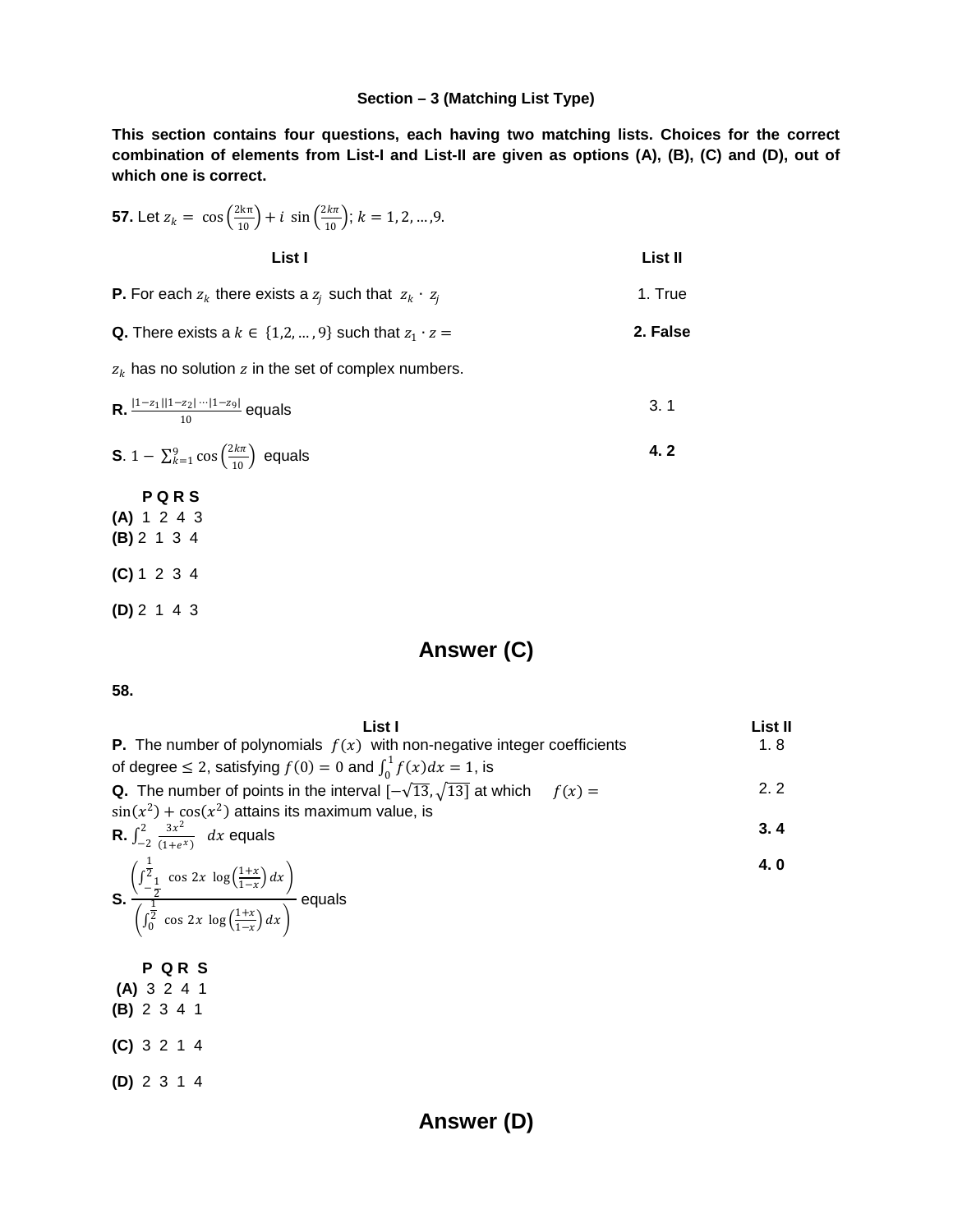59.

**1.1 1.2 1.3 1.4 1.5 1.5 1.6 1.7 1.8 1.9 1.1 1.1** 
$$
\frac{d^2y(x)}{dx^2} + x \frac{dy(x)}{dx}
$$
 equals\n**2.2 2.3 3.8 4.9 4.1 5.1 6.1 6.1 7.1 8.1 9.1 1.1 1.1 1.1 1.1 1.1 2.2 2.2 3.3 4.4 5.4 6.4 6.4 7.4 8.4 9.4 1.4 1.4 1.4 2.5 2.6 2.7 3.8 4.9 4.9 5.1 6.1 6.1 7.1 8.1 8.1 9.1 1.1 1.1 1.1 2.2 2.3 3.3 3.4 4.4 4.5 5.4 6.4 7.1 8.1 8.1 9.1 1.1 1.1 1.1 1.1 1.1 1.1 1.1 1.1 1.1 1.1 1.1 1.1 1**

$$
\tan^{-1}\left(\frac{1}{2x+1}\right) + \tan^{-1}\left(\frac{1}{4x+1}\right) = \tan^{-1}\left(\frac{2}{x^2}\right)
$$
 is  
\nP Q R S  
\n(A) 4 3 2 1  
\n(B) 2 4 3 1  
\n(C) 4 3 1 2  
\n(D) 2 4 1 3

Answer (A)